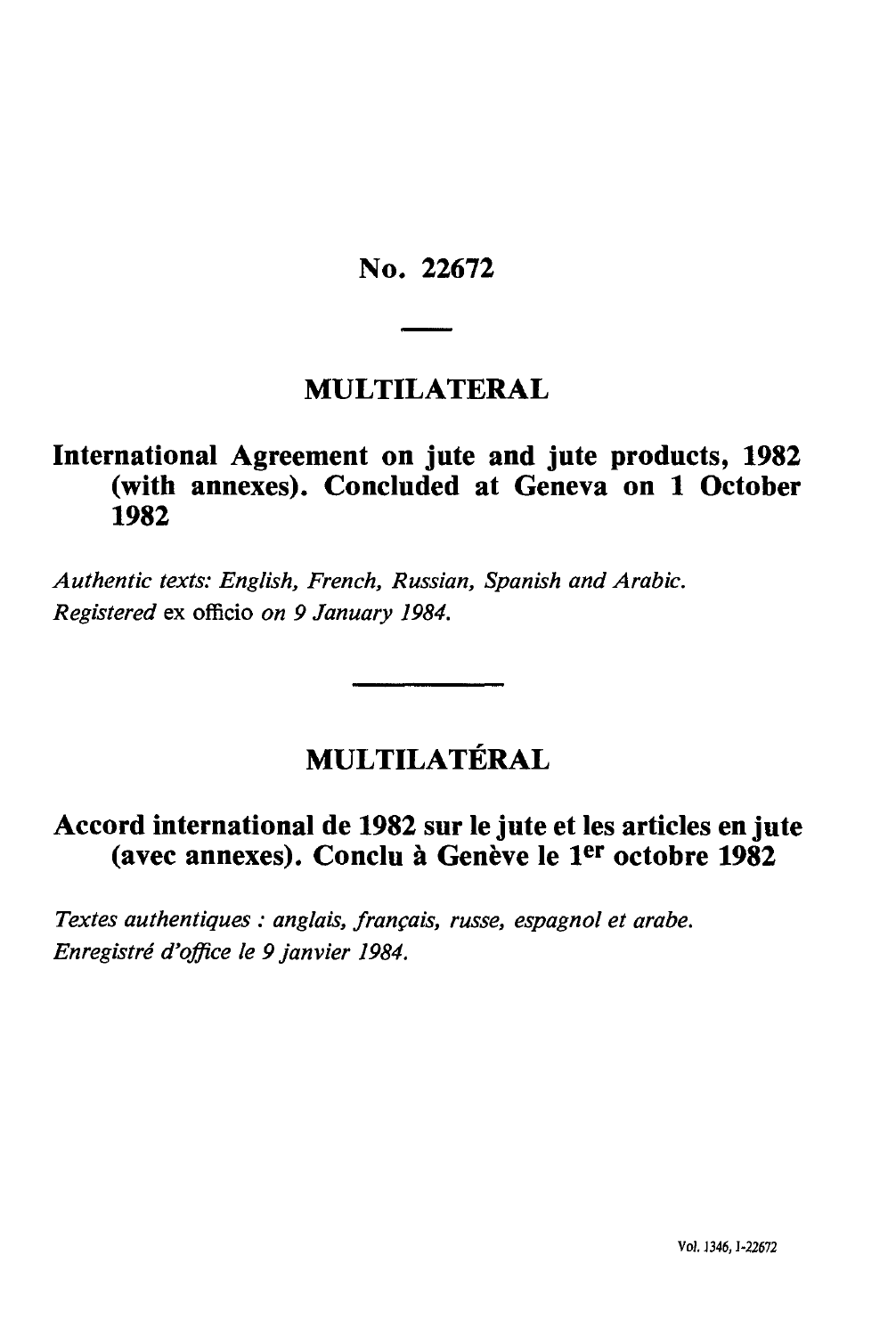#### INTERNATIONAL AGREEMENT<sup>1</sup> ON JUTE AND JUTE PRODUCTS. 1982

#### PREAMBLE

The Parties to this Agreement,

Recalling the Declaration<sup>2</sup> and the Programme of Action on the Establishment of a New International Economic Order,<sup>3</sup>

Recalling resolutions 93 (IV)<sup>4</sup> and 124 (V)<sup>5</sup> on the Integrated Programme for Commodities adopted by the United Nations Conference on Trade and Development at its fourth and fifth sessions,

Recalling further the Substantial New Programme of Action for the 1980s for the Least Developed Countries,<sup>6</sup> and in particular paragraph 82 thereof,

Recognizing the importance of jute and jute products to the economies of many developing exporting countries,

Considering that close international co-operation in finding solutions to the problems facing this commodity will further the economic development of the exporting countries and strengthen economic co-operation between exporting and importing countries,

Have agreed as follows:

1 Came into force provisionally on 9 January 1984 in respect of the following States and Organization which had signed it definitively, or had deposited an instrument of ratification, acceptance or approval, or had notified the Secretary-General that they would apply it provisionally and which had decided to put the Agreement into force provisionally among themselves in whole, in accordance with article 40 (3) :

| State                                                      | Date of definitive signa-<br>ture (s), or of the deposit<br>of a notification of provi-<br>sional application (n), or<br>of an instrument of ratifi-<br>cation, acceptance (A)<br>or approval (AA) |          | State                                                   | Date of definitive signa-<br>ture (s), or of the deposit<br>of a notification of provi-<br>sional application (n), or<br>of an instrument of ratifi-<br>cation, acceptance (A)<br>or approval (AA) |        |
|------------------------------------------------------------|----------------------------------------------------------------------------------------------------------------------------------------------------------------------------------------------------|----------|---------------------------------------------------------|----------------------------------------------------------------------------------------------------------------------------------------------------------------------------------------------------|--------|
| Bangladesh                                                 | 11 February 1983 $s$                                                                                                                                                                               |          | $Japan \dots \dots \dots \dots \dots \dots \dots \dots$ | 1 June                                                                                                                                                                                             | 1983 A |
| Belgium                                                    | 6 June                                                                                                                                                                                             | 1983 $n$ | Luxembourg $\dots\dots\dots\dots\dots\dots$             | 6 June                                                                                                                                                                                             | 1983 n |
| Canada                                                     | 30 June                                                                                                                                                                                            | 1983 s   | Nepal                                                   | 29 June                                                                                                                                                                                            | 1983 s |
| China                                                      | 30 June                                                                                                                                                                                            | 1983 AA  | Netherlands                                             | 6 June                                                                                                                                                                                             | 1983n  |
| Denmark                                                    | 6 June                                                                                                                                                                                             | 1983     |                                                         | 30 June                                                                                                                                                                                            | 1983   |
| Egypt $\dots\dots\dots\dots\dots\dots\dots\dots\dots\dots$ | 4 January                                                                                                                                                                                          | 1984 n   | Sweden $\dots\dots\dots\dots\dots\dots\dots\dots$       | 30 June                                                                                                                                                                                            | 1983   |
| European Economic Community.                               | 6 June                                                                                                                                                                                             | 1983n    | Thailand                                                | 23 December 1983                                                                                                                                                                                   |        |
| Finland                                                    | 30 June                                                                                                                                                                                            | 1983 n   | Turkey                                                  | 29 December 1983                                                                                                                                                                                   |        |
| France                                                     | 19 April                                                                                                                                                                                           | 1983 n   | United Kingdom of Great Britain                         |                                                                                                                                                                                                    |        |
| Germany, Federal Republic of                               | 6 June                                                                                                                                                                                             | 1983 n   | and Northern Ireland $\ldots \ldots$                    | 22 December 1983                                                                                                                                                                                   |        |
| Greece $\ldots \ldots \ldots \ldots \ldots \ldots$         | 25 July                                                                                                                                                                                            | 1983 n   | (Including the Bailiwicks of                            |                                                                                                                                                                                                    |        |
|                                                            | 23 June                                                                                                                                                                                            | 1983 s   | Guernsey and Jersey.)                                   |                                                                                                                                                                                                    |        |
| Ireland                                                    | 29 June                                                                                                                                                                                            | 1983     | United States of America $\dots\dots$                   | 24 June                                                                                                                                                                                            | 1983 n |
| Italy                                                      | 6 June                                                                                                                                                                                             | 1983n    |                                                         |                                                                                                                                                                                                    |        |

2 See resolution 3201 (S-VI) in United Nations, *Official Records of the General Assembly, Sixth Special Session, Sup plement No. 1* (A/9559), p. 3.

*3 Ibid.,* p. 5.

\* United Nations Conference on Trade and Development, *Proceedings of the United Nations Conference on Trade and Development, Fourth Session, Volume J, Report and Annexes* (TD/218 (Vol. I)), p. 6.

<sup>5</sup>*Ibid., Fifth Session, Volume I, Report and Annexes* (TD/269), p. 9.

6 United Nations Conference on the Least Developed Countries, *Report by the Secretary General of the Conference, Paris, 1st September 1981,* A/CONF. 104/7/Add.3, p. 1.

Vol. 1346,1-22672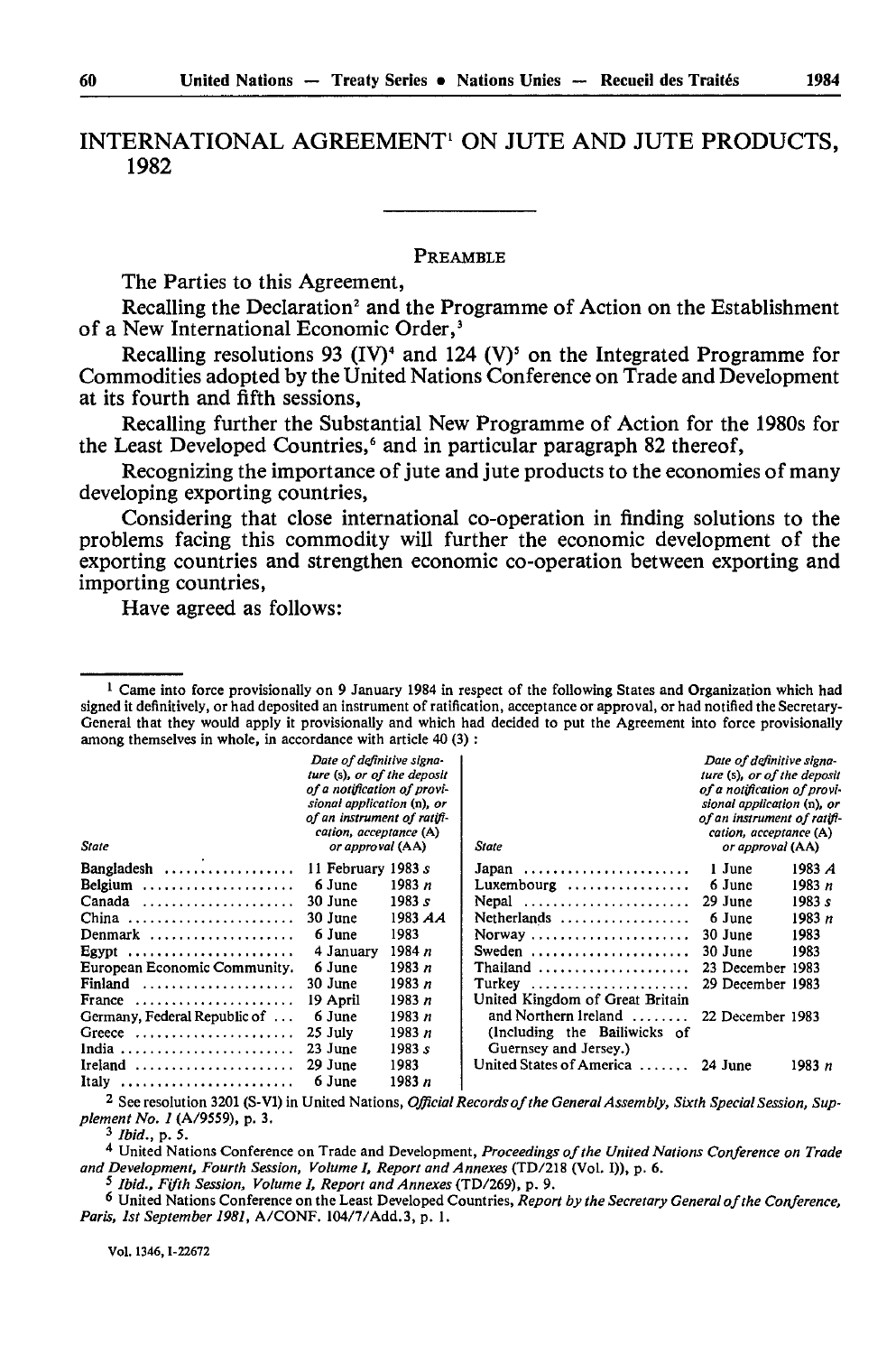#### **CHAPTER I. OBJECTIVES**

#### *Article 1.* OBJECTIVES

1. For the benefit of both exporting and importing members, and with a view to achieving the relevant objectives adopted by the United Nations Conference on Trade and Development in its resolutions 93 (IV) and 124 (V) on the Integrated Pro gramme for Commodities and taking account of its resolution 98  $(IV)$ , the objectives of the International Agreement on Jute and Jute Products, 1982 (hereinafter referred to as "this Agreement") shall be:

- (a) To improve structural conditions in the jute market;
- *(b) To* enhance the competitiveness of jute and jute products;
- (c) To maintain and enlarge existing markets as well as to develop new markets for jute and jute products;
- *(d) To* develop production of jute and jute products with a view to improving, *inter alia,* their quality for the benefit of importing and exporting members;
- *(e)* To develop production, exports and imports of jute and jute products as regards quantity so as to meet the requirements of world demand and supply.

2. The objectives referred to in paragraph 1 of this article should be met in par ticular by means of:

- *(a)* Projects of research and development, market promotion and cost reduction;
- *(b)* Collation and dissemination of information relating to jute and jute products;
- *(c)* Consideration of important issues concerning jute and jute products, such as the questions of stabilization of prices and supplies and of competition with syn thetics and substitutes.

#### CHAPTER H. DEFINITIONS

#### *Article 2.* DEFINITIONS

For the purposes of this Agreement:

(1) "Jute" means raw jute, kenaf and other allied fibres, including *Urena lobata, Abutilon avicennae* and *Cephalonema polyandrum*;

(2) "Jute products" means products made wholly or almost wholly of jute, or products whose largest component by weight is jute;

(3) "Member" means a Government or an intergovernmental organization as provided for in article 5 which has consented to be bound by this Agreement provi sionally or definitively;

(4) "Exporting member" means a member whose exports of jute and jute prod ucts exceed its imports of jute and jute products and which has declared itself to be an exporting member;

(5) "Importing member" means a member whose imports of jute and jute products exceed its exports of jute and jute products and which has declared itself to be an importing member;

(6) "Organization" means the International Jute Organization established in accordance with article 3;

<sup>1</sup> United Nations Conference on Trade and Development, *Proceedings of the United Nations Conference on Trade and Development, Fourth Session, Volume I, Report and Annexes* (TD/218(Vol. I)), p. 22.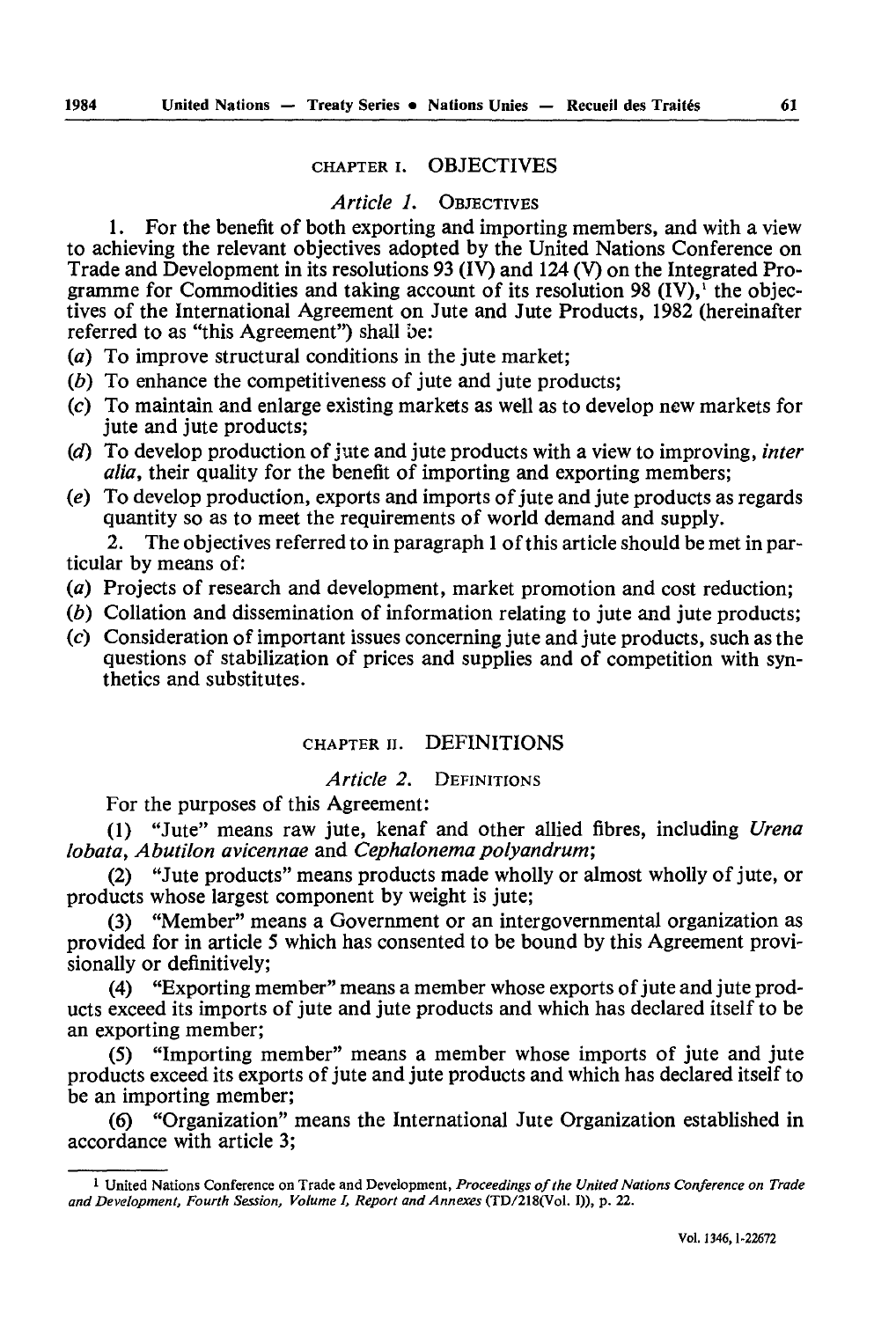(7) "Council" means the International Jute Council established in accordance with article 6;

(8) "Special vote" means a vote requiring at least two thirds of the votes cast by exporting members present and voting and at least two thirds of the votes cast by im porting members present and voting, counted separately, on condition that these votes are cast by a majority of exporting members and by at least four importing members present and voting;

"Simple distributed majority vote" means a vote requiring more than half of the total votes of exporting members present and voting and more than half of the total votes of the importing members present and voting counted separately. The votes required for exporting members must be cast by a majority of exporting members present and voting;

(10) "Financial year" means the period from 1 July to 30 June inclusive;

(11) "Jute year" means the period from 1 July to 30 June inclusive;

(12) "Exports of jute" or "exports of jute products" means any jute or jute products which leave the customs territory of any member; and "imports of jute" or "imports of jute products" means any jute or jute products which enter the customs territory of any member, provided that, for the purposes of these definitions, customs territory shall, in the case of a member which comprises more than one customs territory, be deemed to refer to the combined customs territories of that member; and

(13) "Freely usable currencies" means the deutsche mark, the French franc, the Japanese yen, the pound sterling, the United States dollar and any other currency which has been designated from time to time by a competent international monetary organization as being in fact widely used to make payments for international trans actions and widely traded in the principal exchange markets.

#### CHAPTER m. ORGANIZATION AND ADMINISTRATION

#### Article 3. ESTABLISHMENT, HEADQUARTERS AND STRUCTURE OF THE INTERNATIONAL JUTE ORGANIZATION

1. The International Jute Organization is hereby established to administer the provisions and supervise the operation of this Agreement.

2. The Organization shall function through the International Jute Council and the Committee on Projects as permanent bodies, and the Executive Director and the staff. The Council may, by special vote, establish for specific purposes committees and working groups with specified terms of reference.

3. The headquarters of the Organization shall be in Dacca, Bangladesh.

4. The headquarters of the Organization shall at all times be located in the ter ritory of a member.

#### *Article 4.* MEMBERSHIP IN THE ORGANIZATION

1. There shall be two categories of membership in the Organization, namely: (a) Exporting; and

*(b)* Importing.

2. A member may change its category of membership on such conditions as the Council shall establish.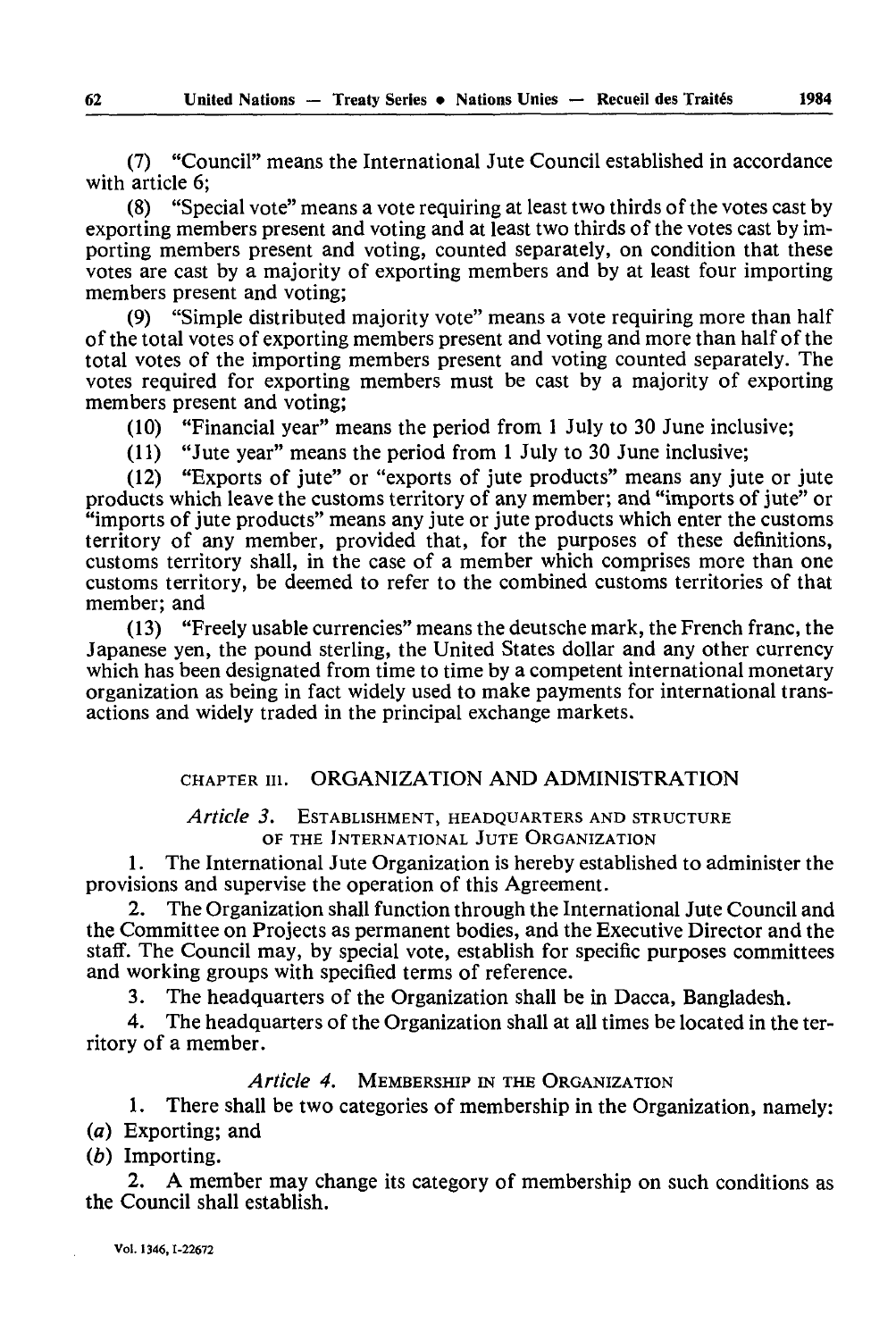#### *Article 5.* MEMBERSHIP BY INTERGOVERNMENTAL ORGANIZATIONS

1. Any reference in this Agreement to "Governments" shall be construed as in cluding the European Economic Community and any other intergovernmental orga nization having responsibilities in respect of the negotiation, conclusion and applica tion of international agreements, in particular commodity agreements. Accordingly, any reference in this Agreement to signature, ratification, acceptance or approval, or to notification of provisional application, or to accession shall, in the case of such intergovernmental organizations, be construed as including a reference to signature, ratification, acceptance or approval, or to notification of provisional application, or to accession, by such intergovernmental organizations.

2. In the case of voting on matters within their competence, such intergovern mental organizations shall vote with a number of votes equal to the total number of votes attributable to their member States in accordance with article 10. In such cases, the member States of such intergovernmental organizations shall not be entitled to exercise their individual voting rights.

#### CHAPTER rv. INTERNATIONAL JUTE COUNCIL

*Article 6.* COMPOSITION OF THE INTERNATIONAL JUTE COUNCIL

1. The highest authority of the Organization shall be the International Jute Council, which shall consist of all the members of the Organization.

2. Each member shall be represented in the Council by one delegate, and may designate alternates and advisers to attend sessions of the Council.

An alternate delegate shall be empowered to act and vote on behalf of the delegate during the latter's absence or in special circumstances.

#### *Article 7.* POWERS AND FUNCTIONS OF THE COUNCIL

1. The Council shall exercise all such powers and perform or arrange for the performance of all such functions as are necessary to carry out the provisions of this Agreement.

2. The Council shall, by special vote, adopt such rules and regulations as are necessary to carry out the provisions of this Agreement and are consistent therewith, including its own rules of procedure and the financial and staff regulations of the Organization. Such financial rules and regulations shall govern, *inter alia,* the receipt and expenditure of funds under the Administrative and Special Accounts. The Coun cil may, in its rules of procedure, provide for a procedure whereby it may, without meeting, decide specific questions.

3. The Council shall keep such records as are required for the performance of its functions under this Agreement.

#### *Article 8.* CHAIRMAN AND VICE-CHAIRMAN OF THE COUNCIL

1. The Council shall elect for each jute year a Chairman and a Vice-Chairman, who shall not be paid by the Organization.

2. The Chairman and the Vice-Chairman shall be elected, one from among the representatives of exporting members and the other from among the representatives of importing members. These offices shall alternate each year between the two cate gories of members, provided, however, that this shall not prohibit the re-election of either or both, under exceptional circumstances, by special vote of the Council.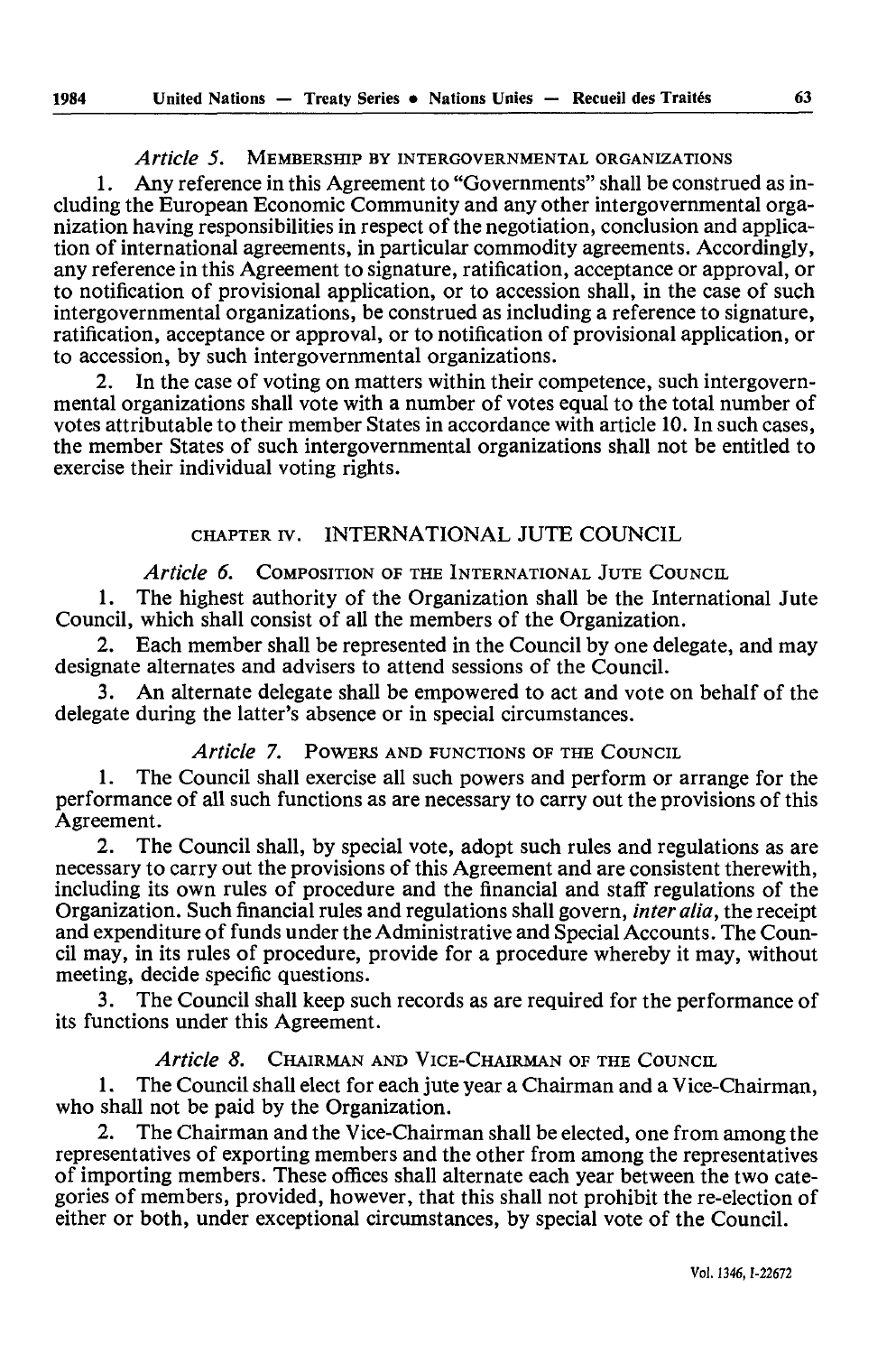3. In the temporary absence of the Chairman, the Vice-Chairman shall act in his place. In the temporary absence of both the Chairman and the Vice-Chairman or the permanent absence of one or both of them, the Council may elect new officers from among the representatives of the exporting members and/or from among the representatives of the importing members, as the case may be, on a temporary or per manent basis.

#### *Article 9.* SESSIONS OF THE COUNCIL

1. As a general rule, the Council shall hold one regular session in each half of the jute year.

2. The Council shall meet in special session whenever it so decides or at the re quest of:

(a) The Executive Director, in agreement with the Chairman of the Council; or

(6) A majority of exporting members or a majority of importing members; or

(c) Members holding at least 500 votes.

3. Sessions of the Council shall be held at the headquarters of the Organiza tion unless the Council, by special vote, decides otherwise. If on the invitation of any member the Council meets elsewhere than at the headquarters of the Organization, that member shall pay the additional cost of holding the meeting away from head quarters.

4. Notice of any session and the agenda for the session shall be communicated to members by the Executive Director at least 30 days in advance, except in cases of emergency when notice shall be communicated at least seven days in advance.

#### *Article 10.* DISTRIBUTION OF VOTES

1. The exporting members shall together hold 1,000 votes and the importing members shall together hold 1,000 votes.

2. The votes of the exporting members shall be distributed as follows: 150 votes shall be divided equally among all exporting members to the nearest whole vote for each member; the remaining votes shall be distributed in proportion to the average volume of their net exports of jute and jute products during the preceding three jute years, provided that the maximum number of votes of any exporting mem ber shall not exceed 450. The surplus votes in excess of the maximum shall be distributed to all exporting members having less than 250 votes individually, in pro portion to their trade shares.

3. The votes of importing members shall be distributed as follows: each im porting member shall have up to five initial votes provided that the total of initial votes shall not exceed 125. The remaining votes shall be distributed in proportion to the annual average of the volume of their respective net imports of jute and jute products during the three-year period commencing four calendar years prior to the distribution of votes.

4. The Council shall distribute the votes for each financial year at the begin ning of the first session of that year in accordance with the provisions of this article. Such distribution shall remain in effect for the rest of that year, except as provided for in paragraph 5 of this article.

5. Whenever the membership of the Organization changes or when any mem ber has its voting rights suspended or restored under any provision of this Agree ment, the Council shall redistribute the votes within the affected category or cate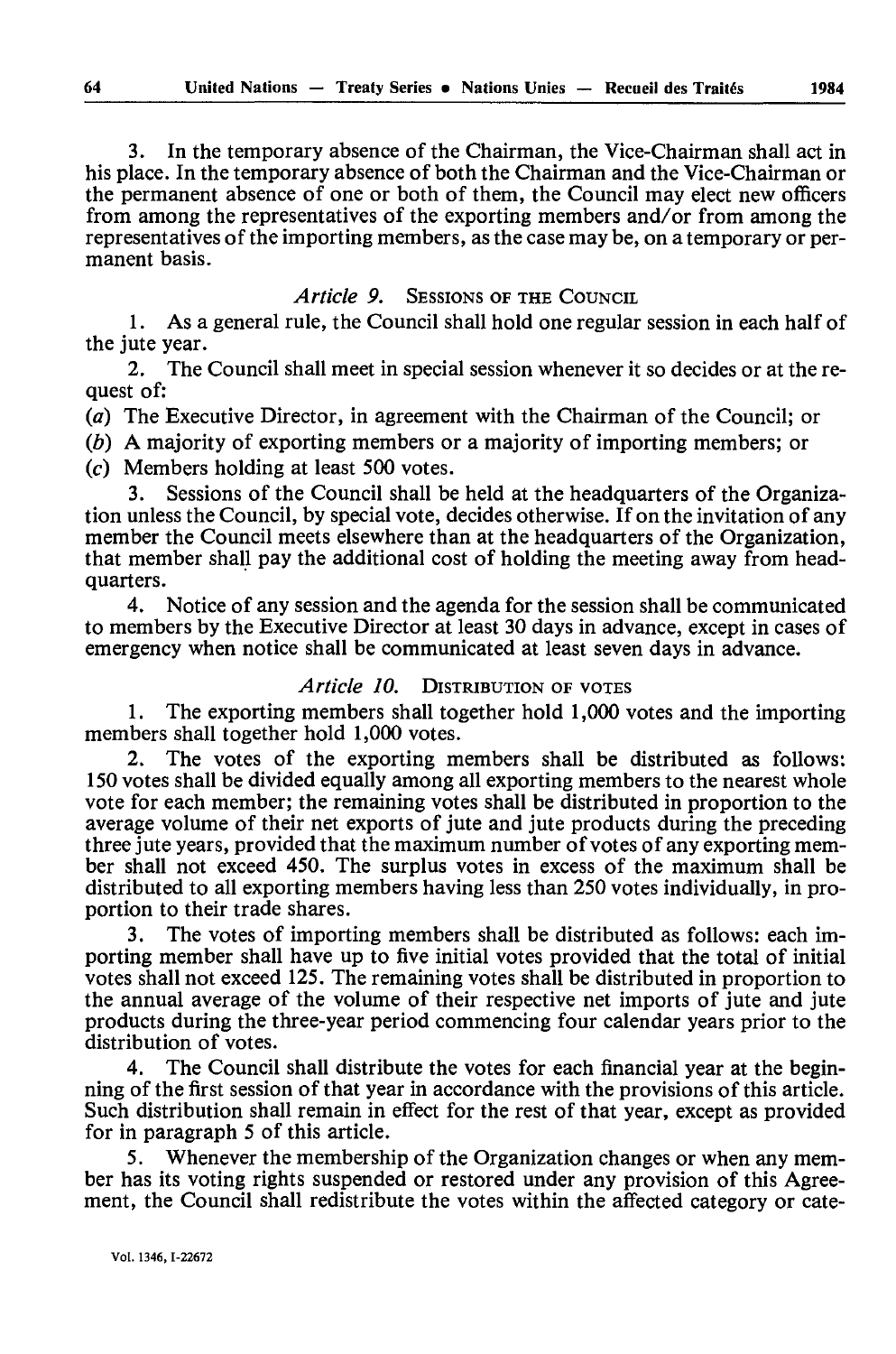gories of members in accordance with the provisions of this article. The Council shall decide the date on which the redistribution of votes shall become effective.

6. There shall be no fractional votes.

7. In rounding to the nearest whole vote, any fraction less than 0.5 shall be rounded downward and any fraction greater than or equal to 0.5 shall be rounded upward.

#### *Article 11.* VOTING PROCEDURE OF THE COUNCIL

1. Each member shall be entitled to cast the number of votes it holds and no member shall be entitled to divide its votes. A member may, however, cast differently from such votes any votes which it is authorized to cast under paragraph 2 of this ar ticle.

2. By written notification to the Chairman of the Council, any exporting mem ber may authorize any other exporting member, and any importing member may authorize any other importing member, to represent its interests and to cast its votes at any meeting or session of the Council.

3. A member authorized by another member to cast the votes held by the authorizing member under article 10 shall cast such votes in accordance with the in structions of the authorizing member.

4. When abstaining, a member shall be deemed not to have cast its votes.

#### *Article 12.* DECISIONS AND RECOMMENDATIONS OF THE COUNCIL

1. The Council shall endeavour to take all decisions, and make all recommen dations, by consensus. If a consensus is not arrived at, all decisions of the Council shall be taken, and all recommendations shall be made, by a simple distributed ma jority vote, unless this Agreement provides for a special vote.

2. Where a member avails itself of the provisions of article 11, paragraph 2, and its votes are cast at a meeting of the Council, such member shall, for the pur poses of paragraph 1 of this article, be considered as present and voting.

3. All decisions and recommendations of the Council shall be consistent with the provisions of this Agreement.

#### Article 13. QUORUM FOR THE COUNCIL

1. The quorum for any meeting of the Council shall be the presence of a ma jority of exporting members and a majority of importing members, provided that such members hold at least two thirds of the total votes in their respective categories.

2. If there is no quorum in accordance with paragraph 1 of this article on the day fixed for the meeting and on the following day, the quorum on the third day and thereafter shall be the presence of a majority of exporting members and a majority of importing members, provided that such members hold a majority of the total votes in their respective categories.

3. Representation in accordance with article 11, paragraph 2, shall be con sidered as presence.

#### *Article 14.* CO-OPERATION WITH OTHER ORGANIZATIONS

1. The Organization shall, to the maximum extent possible, rely upon and fully utilize the facilities, services and expertise of organizations such as the food and Agriculture Organization of the United Nations (FAO), the International Trade Cen tre UNCTAD/GATT (ITC), the United Nations Industrial Development Organiza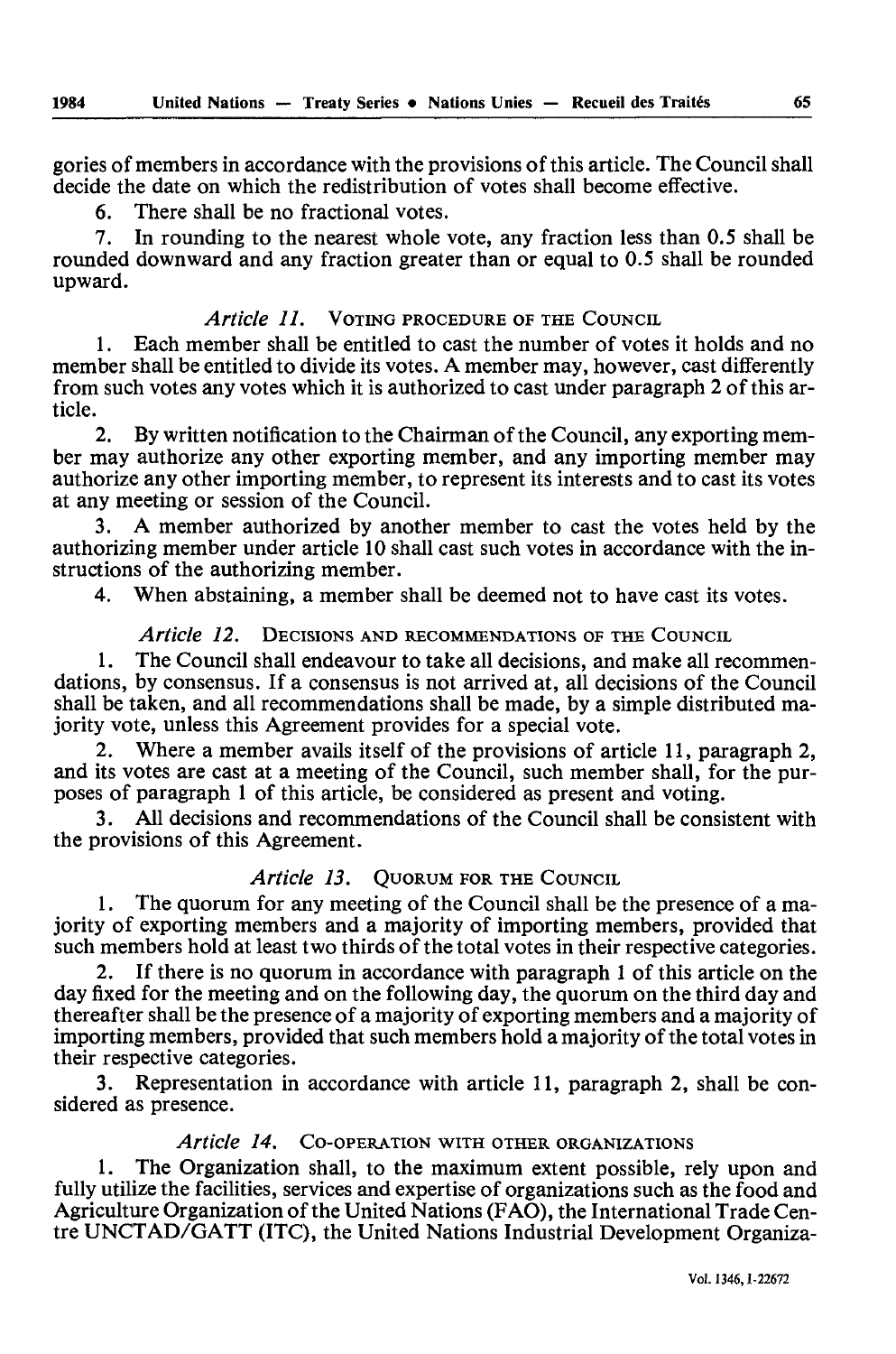tion (UNIDO) and the United Nations Conference on Trade and Development (UNCTAD). In the event that their facilities, services and expertise are considered by the Council to be deficient or inadequate for the effective functioning of the Organization, the Council shall decide, where circumstances so warrant, to take the necessary action to have the work carried out effectively, if necessary by the Organization on its own.

2. The Council shall make whatever arrangements are appropriate for con sultation or co-operation with the United Nations and its organs, in particular UNCTAD, and with FAO and such other specialized agencies of the United Nations and intergovernmental and non-governmental organizations as may be appropriate.

3. The Council, bearing in mind the particular role of UNCTAD in the field of international commodity trade, shall, as appropriate, keep that organization informed of its activities and programmes of work.

#### *Article 15.* ADMISSION OF OBSERVERS

The Council may invite any non-member country or any of the organizations referred to in article 14 and article 31 concerned with international trade in jute and jute products or with the jute industry to attend as observers any of the meetings of the Council.

#### *Article 16.* EXECUTIVE DIRECTOR AND STAFF

1. The Council shall, by special vote, appoint the Executive Director.

2. The terms and conditions of appointment of the Executive Director shall be determined by the Council.

3. The Executive Director shall be the chief administrative officer of the Organization and shall be responsible to the Council for the administration and operation of this Agreement in accordance with the decisions of the Council.

The Executive Director shall appoint the staff in accordance with the regulations established by the Council. The Council shall at its first session decide on the number of executive and professional staff the Executive Director may appoint for the initial five-year period. Such staff shall be recruited in stages. Any changes in the number of executive and professional staff shall be decided by the Council by special vote. The staff shall be responsible to the Executive Director.

5. Neither the Executive Director nor any member of the staff shall have any financial interest in the jute industry or trade, or associated commercial activities.

In the performance of their duties, the Executive Director and other staff shall not seek or receive instruction from any member or from any other authority external to the Organization. They shall refrain from any action which might reflect on their positions as international officials ultimately responsible to the Council. Each member shall respect the exclusively international character of the respon sibilities of the Executive Director and other staff and shall not seek to influence them in the discharge of their responsibilities.

#### CHAPTER v. PRIVILEGES AND IMMUNITIES

#### *Article 17.* PRIVILEGES AND IMMUNITIES

1. The Organization shall have legal personality. It shall in particular have the capacity to contract, to acquire and dispose of movable and immovable property and to institute legal proceedings.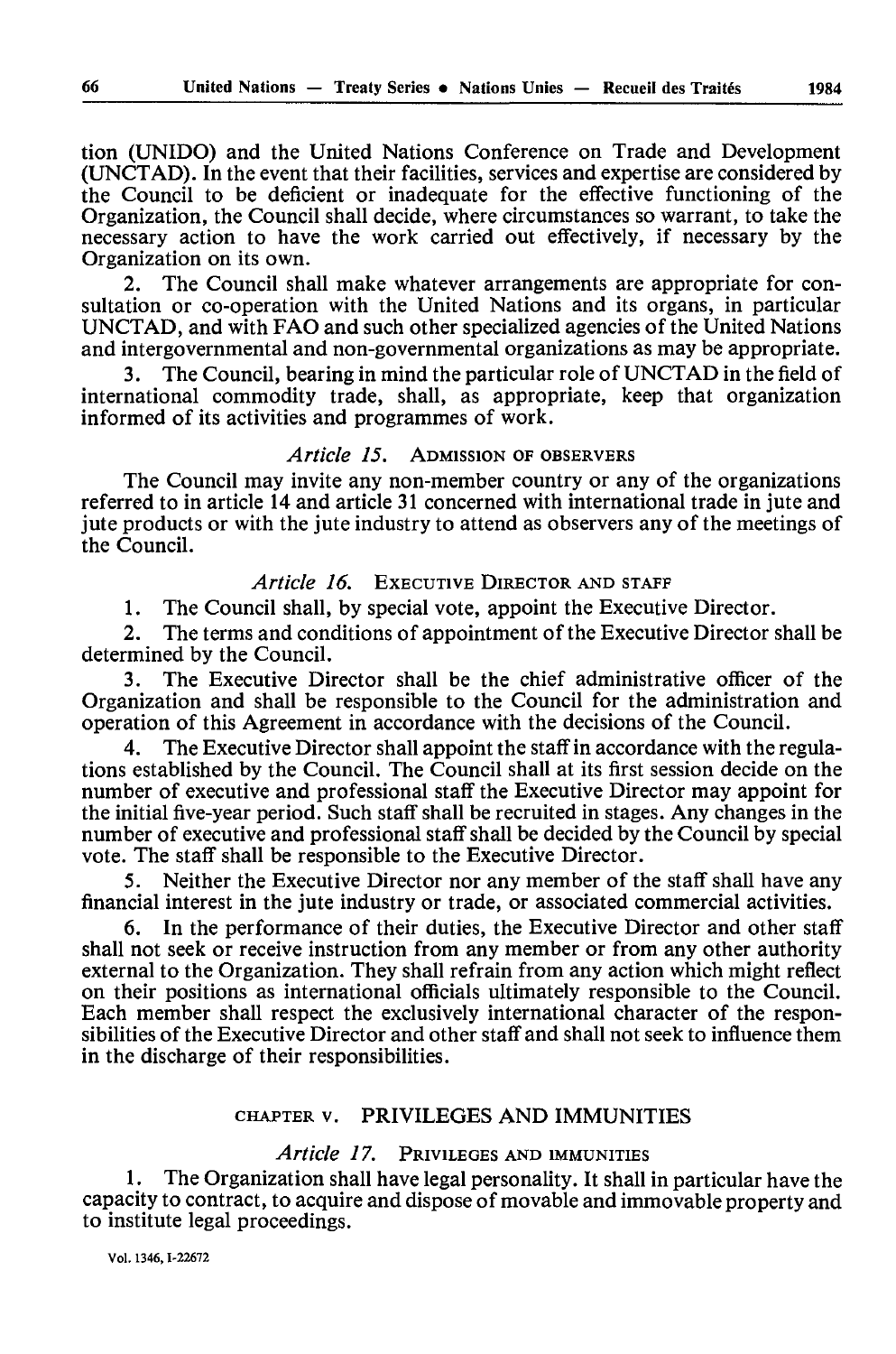2. The Organization shall, as soon as possible after the entry into force of this Agreement, seek to conclude with the Government of the country in which the head quarters of the Organization is to be situated (hereinafter referred to as "the host Government") an agreement (hereinafter referred to as "the Headquarters Agree ment") relating to such status, privileges and immunities of the Organization, of its Executive Director, its staff and experts, and of delegates of members, as are reasonably necessary for the purpose of discharging their functions.

3. Pending the conclusion of the Headquarters Agreement referred to in para graph 2 of this article, the Organization shall request the host Government to grant, within the limits of its national legislation, exemption from taxation on remunera tion paid by the Organization to its employees, and on the assets, income and other property of the Organization.

4. The Organization may also conclude, with one or more countries, agreements to be approved by the Council relating to such privileges and immunities as may be necessary for the proper functioning of this Agreement.

5. If the headquarters of the Organization is moved to another country which is a member of the Organization, that member shall, as soon as possible, conclude with the Organization a headquarters agreement to be approved by the Council.

6. The Headquarters Agreement shall be independent of this Agreement. It shall, however, terminate:

*(a)* By agreement between the host Government and the Organization;

- $(b)$  In the event of the headquarters of the Organization being moved from the country of the host Government; or
- (c) In the event of the Organization ceasing to exist.

#### CHAPTER vi. FINANCE

#### *Article 18.* FINANCIAL ACCOUNTS

1. There shall be established two accounts:

*(a)* The Administrative Account; and

 $(b)$  The Special Account.

2. The Executive Director shall be responsible for the administration of these accounts and the Council shall make provision in its rules of procedure therefor.

#### *Article 19.* FORMS OF PAYMENT

1. Contributions to the Administrative Account shall be payable in freely usable currencies and shall be exempt from foreign exchange restrictions.

2. Financial contributions to the Special Account shall be payable in freely usable currencies and shall be exempt from foreign exchange restrictions.

3. The Council may also decide to accept other forms of contributions to the Special Account, including scientific and technical equipment or manpower, to meet the requirements of approved projects.

#### *Article 20.* AUDIT AND PUBLICATION OF ACCOUNTS

1. The Council shall appoint auditors for the purpose of auditing its books of account.

2. An independently audited statement of the Administrative Account and of the Special Account shall be made available to members as soon as possible after the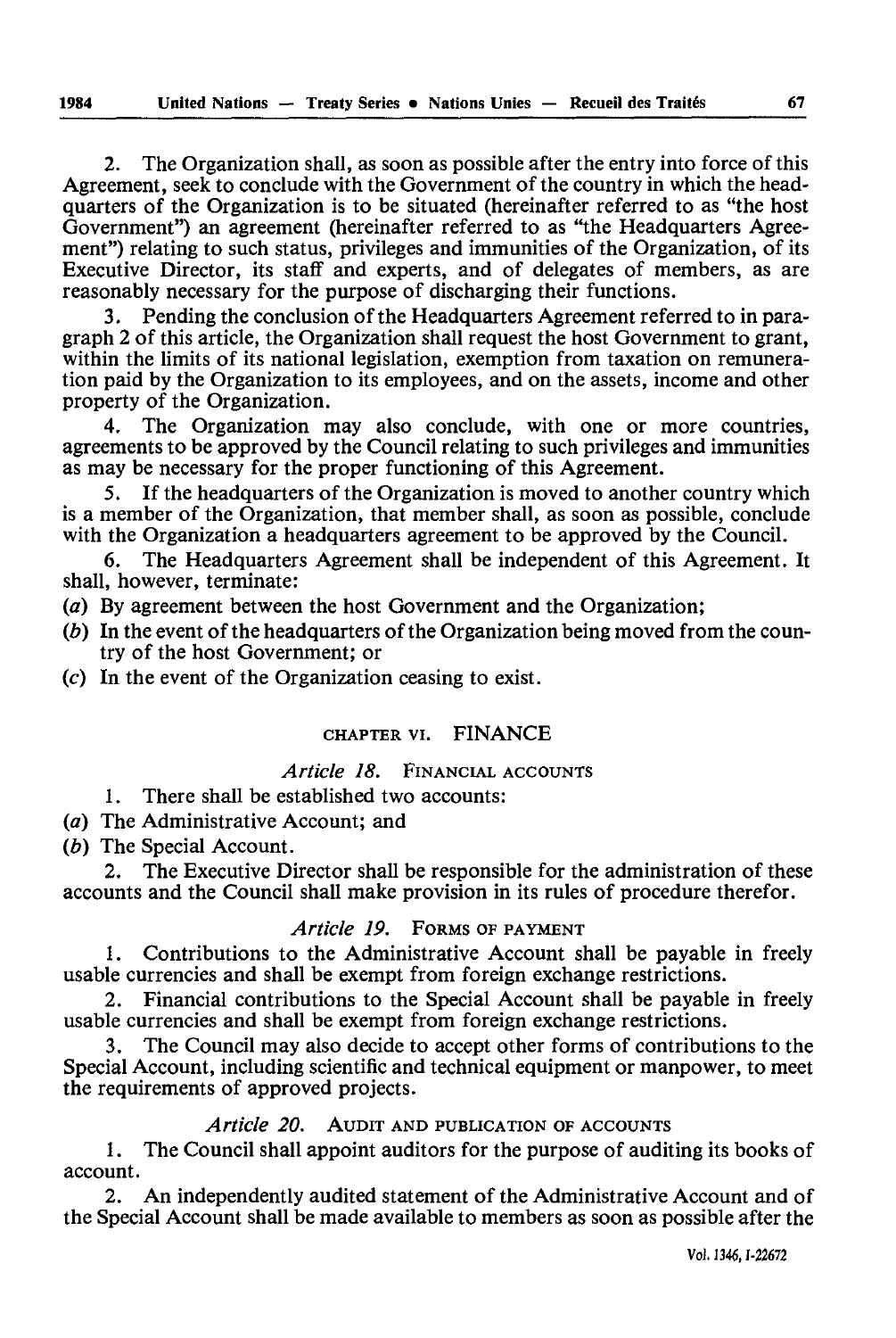close of each jute year, but not later than six months after that date, and be con sidered for approval by the Council at its next session, as appropriate. A summary of the audited accounts and balance sheet shall thereafter be published.

#### *Article 21.* ADMINISTRATIVE ACCOUNT

1. The expenses necessary for the administration of this Agreement shall be brought into the Administrative Account and shall be met by annual contributions from members in accordance with their respective constitutional or institutional pro cedures assessed in accordance with paragraphs 3, 4 and 5 of this article.

2. The expenses of delegations to the Council, the Committee on Projects and to the committees and working groups referred to in article 3, paragraph 2, shall be met by the members concerned. In cases where a member requests special services from the Organization, the Council shall require that member to pay the costs of such services.

3. During the second half of each financial year, the Council shall approve the administrative budget of the Organization for the following financial year and shall assess the contribution of each member to that budget.

The contribution of each member to the administrative budget for each financial year shall be in the proportion which the number of its votes at the time the administrative budget for that financial year is approved bears to the total votes of all the members. In assessing contributions, the votes of each member shall be calcu lated without regard to the suspension of any member's voting rights or any redis tribution of votes resulting therefrom.

5. The initial contribution of any member joining the Organization after the entry into force of this Agreement shall be assessed by the Council on the basis of the number of votes to be held by it and the period remaining in the current financial year, but the assessment made upon other members for the current financial year shall not thereby be altered.

6. Contributions to the first administrative budget shall become due on a date to be decided by the Council at its first session. Contributions to subsequent ad ministrative budgets shall become due on the first day of each financial year. Con tributions of members in respect of the financial year in which they join the Organization shall be due on the date on which they become members.

7. If a member has not paid its full contribution to the administrative budget within two months after such contribution becomes due in accordance with para graph 6 of this article, the Executive Director shall request that member to make payment as quickly as possible. If the member has still not paid its contribution within two months after such request, it shall be requested to state the reasons for its inability to make payment. If at the expiry of six months from the due date of con tribution that member has still not paid its contribution, its voting rights shall be suspended unless the Council, by special vote, decides otherwise. If that member still fails to pay its contribution at the expiry of a period of one month from the date of suspension of its voting rights, all rights of that member under this Agreement shall be suspended by the Council until such time as it has paid in full its contribution, unless the Council, by special vote, decides otherwise.

8. A member whose rights have been suspended under paragraph 7 of this ar ticle shall in particular remain liable to pay its contribution.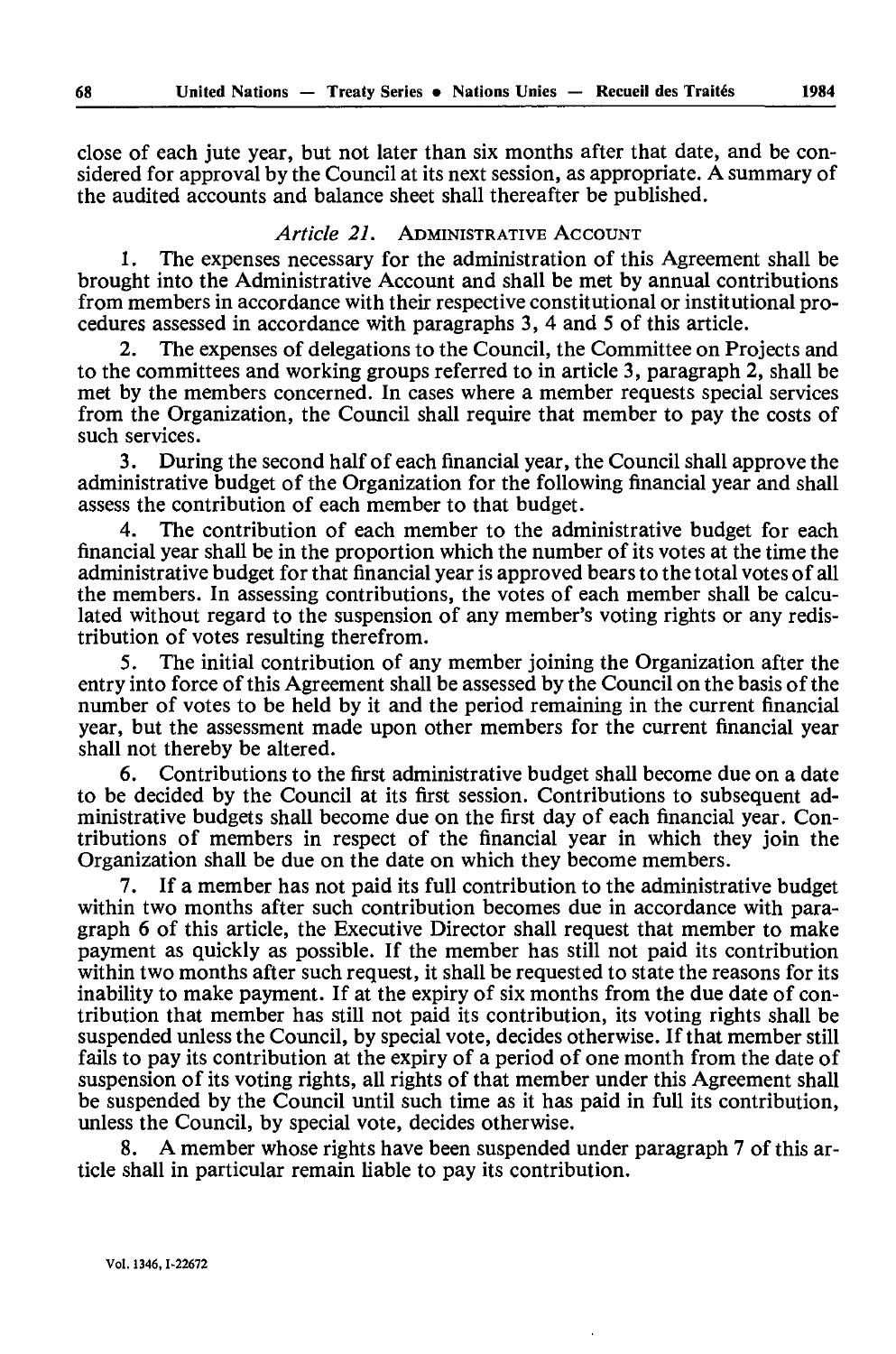#### *Article 22.* SPECIAL ACCOUNT

1. There shall be established two sub-accounts under the Special Account:

*(a)* The Pre-Project Sub-Account; and

*(b)* The Project Sub-Account.

All expenditures for the Pre-Project Sub-Account shall be reimbursed from the Project Sub-Account if projects are subsequently approved and funded. If within six months of the entry into force of this Agreement the Council does not receive any funds for the Pre-Project Sub-Account, it shall review the situation and take ap propriate action.

3. All receipts pertaining to specific identifiable projects shall be brought into the Special Account. All expenditures incurred on such projects, including remuneration and travel expenses of consultants and experts, shall be charged to the Special Account.

4. The possible sources of finance for the Special Account shall be:

- *(à)* The Second Account of the Common Fund for Commodities, when established;
- *(b)* Regional and international financial institutions, namely, the United Nations Development Programme, the World Bank, the Asian Development Bank, the Inter-American Development Bank and the African Development Bank, etc.; and
- (c) Voluntary contributions.

5. The Council shall, by special vote, establish terms and conditions on which it would, when and where appropriate, sponsor projects for loan financing, where a member or members have voluntarily assumed full obligations and responsibilities for such loans. The Organization shall have no obligations for such loans.

6. The Council may nominate and sponsor any entity with the consent of that entity, including a member or members, to receive loans for the financing of approved projects and to undertake all the obligations involved, except that the Organization shall reserve to itself the right to monitor the use of resources and to follow up on the implementation of projects so financed. However, the Organization shall not be responsible for guarantees given by individual members of other entities.

7. No member shall be responsible by reason of its membership in the Organ ization for any liability arising from borrowing or lending by any other member or entity in connection with projects.

8. In the event that voluntary unearmarked funds are offered to the Organiza tion, the Council may accept such funds. Such funds may be utilized for pre-project activities as well as for approved projects.

The Executive Director shall endeavour to seek, on such terms and conditions as the Council may decide, adequate and assured finance for projects approved by the Council.

10. The resources of the Special Account shall be used only for approved proj ects or for pre-project activities.

11. Contributions for specified approved projects shall be used only for the projects for which they were originally intended unless otherwise decided by the Council in agreement with the contributor. After the completion of a project, the Organization shall return to each contributor for specific projects the balance of any funds remaining *pro rata* to each contributor's share in the total of the contributions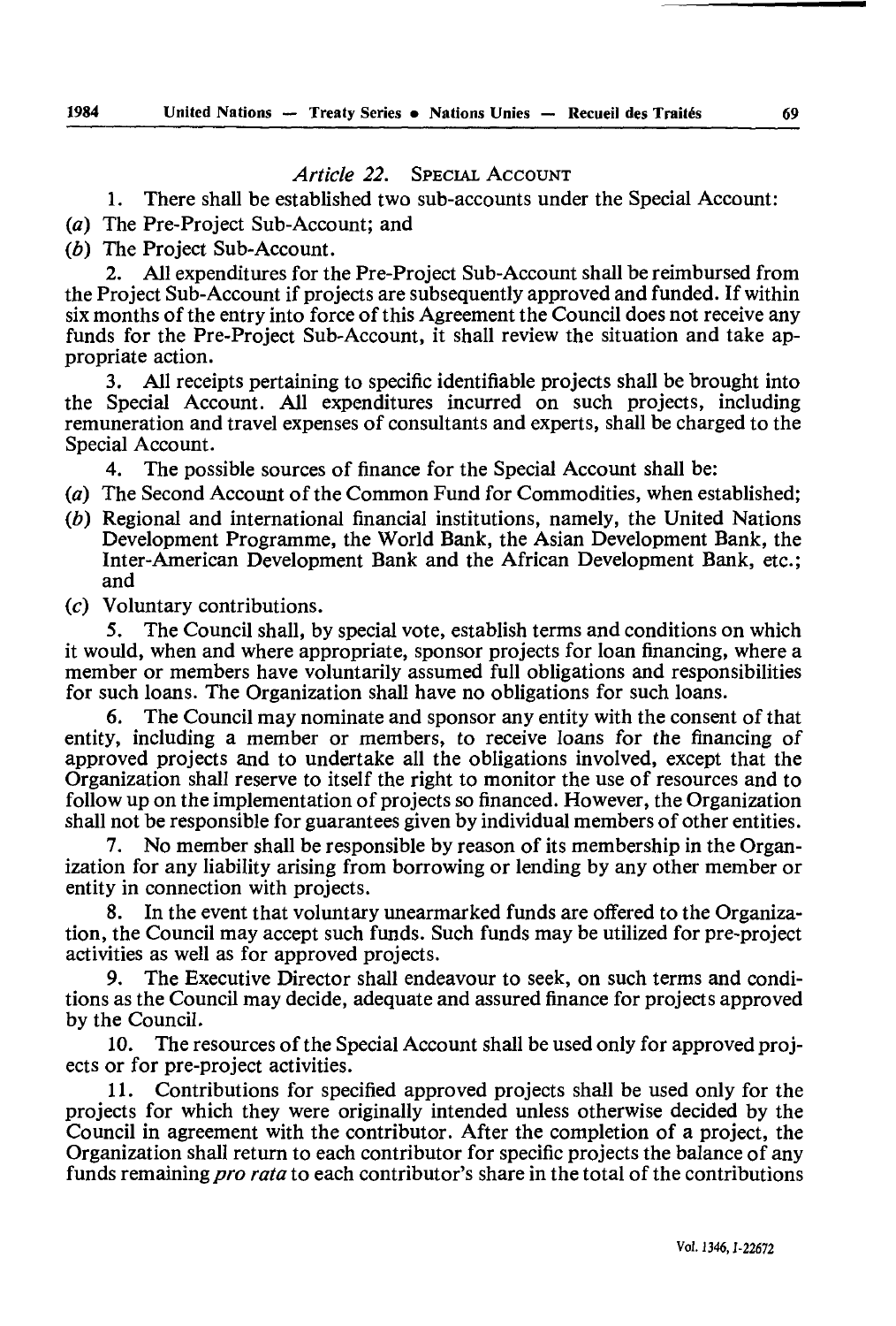originally made available for financing that project, unless otherwise agreed to by the contributor.

12. The Council may, when appropriate, review the financing of the Special Account.

#### CHAPTER vu. OPERATIONAL ACTIVITIES

#### *Article 23.* PROJECTS

1. In order to achieve the objectives set out in article 1, the Council shall, on a continuing basis and in accordance with the provisions of article 14, paragraph 1, identify, arrange for the preparation and implementation of, and, with a view to en suring their effectiveness, follow up projects in the fields of research and develop ment, market promotion and cost reduction and other relevant projects approved by the Council.

2. The Executive Director shall submit proposals on projects referred to in paragraph 1 of this article to the Committee on Projects. Such proposals shall be cir culated to all members at least two months before the session of the Committee at which they are to be considered. On the basis of these proposals, the Committee shall decide which pre-project activities shall be undertaken. Such pre-project activities shall be arranged by the Executive Director in accordance with rules and regulations to be adopted by the Council.

3. The results of the pre-project activities, including detailed costings, possible benefits, duration, location and possible executing agencies, shall be submitted by the Executive Director to the Committee after circulation to all members at least two months before the session of the Committee at which they are to be considered.

4. The Committee shall consider the results of such pre-project activities and make recommendations on the projects to the Council.

5. The Council shall consider the recommendations and shall, by special vote, decide on the proposed projects for financing in accordance with article 22 and article 27.

6. The Council shall decide on the relative priorities of projects.

7. Initially, the Council shall give priority to projects prepared by FAO and ITC for the Preparatory Meetings on Jute and Jute Products under the Integrated Programme for Commodities and to such other viable projects as the Council may approve.

8. The Council shall obtain the approval of a member before approving a project in the territory of that member.

9. The Council may, by special vote, terminate its sponsorship of any project.

#### *Article 24.* RESEARCH AND DEVELOPMENT

Projects relating to research and development should, *inter alia,* be aimed at: (a) Improving agricultural productivity and fibre quality;

- *(b)* Improving manufacturing processes for existing and new products;
- (c) Finding new end-uses and improving existing products.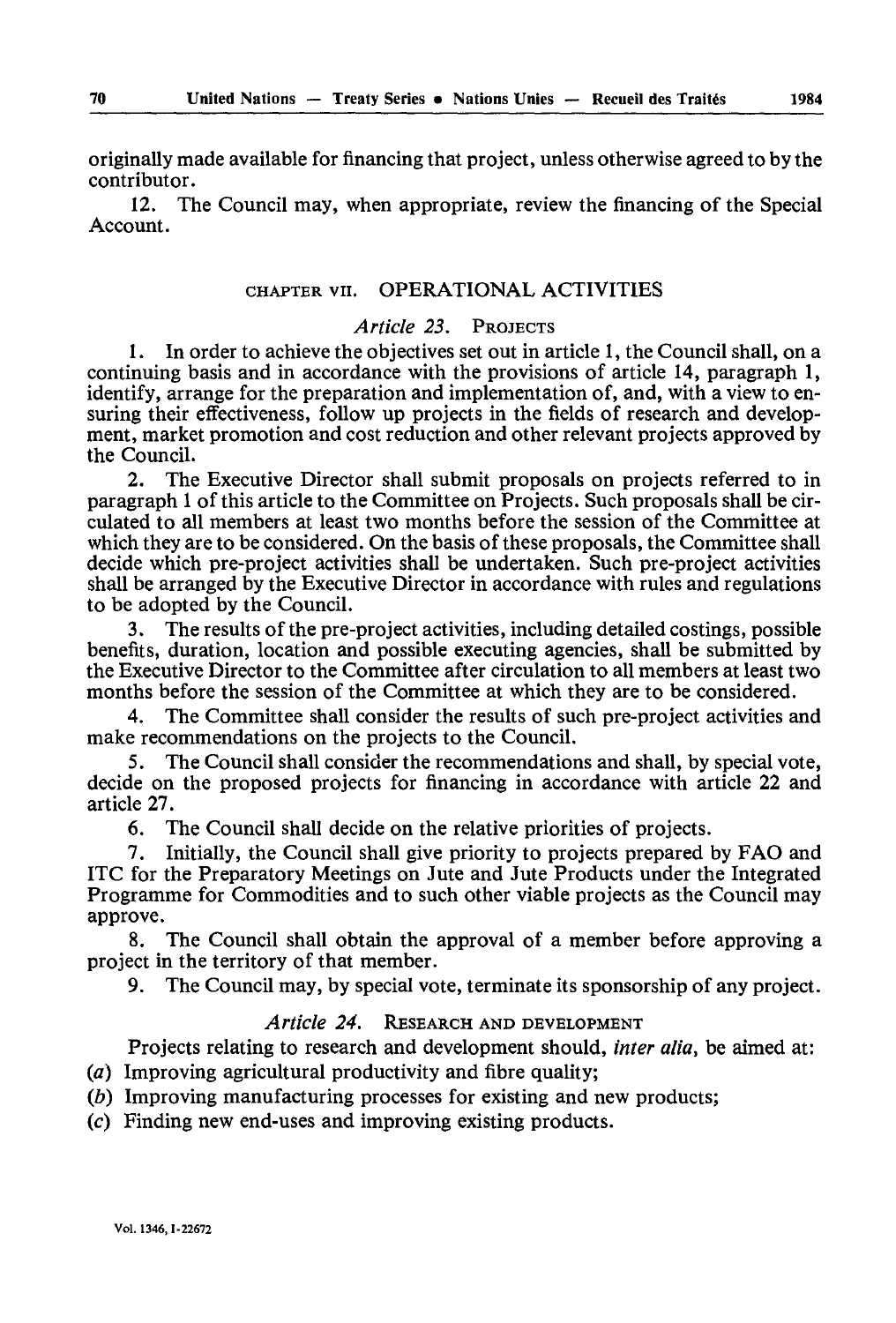#### *Article 25.* MARKET PROMOTION

Projects relating to market promotion should, *inter alia,* be aimed at the maintenance and expansion of markets for existing products and finding markets for new products.

#### *Article 26.* COST REDUCTION

The projects relating to cost reduction should, *inter alia,* be aimed at, in so far as appropriate, improving processes and techniques relating to agricultural produc tivity and fibre quality, as well as improvement of processes and techniques relating to labour, material and capital costs in the jute manufacturing industry, and developing and maintaining, for the use of members, information on the most effi cient processes and techniques currently available to the jute economy.

#### *Article 27.* CRITERIA FOR APPROVAL OF PROJECTS

Approval of projects by the Council shall be based on the following criteria:

- *(a)* They shall have the potential of benefiting, at present or in the future, more than one exporting member and be of benefit to the jute economy as a whole;
- (6) They shall be related to the maintenance or expansion of international trade in jute and jute products:
- (c) They shall offer prospects for favourable economic results in relation to costs in the short term or in the long term;
- *(d)* They shall be designed to be consistent with the size of the international trade in jute and jute products:
- *(e)* They shall have the potential for improving the general competitiveness or market prospects of jute and jute products.

#### *Article 28.* COMMITTEE ON PROJECTS

1. A Committee on Projects (hereinafter referred to as "the Committee") is hereby established. It shall be responsible to, and work under the general direction of, the Council.

2. Participation in the Committee shall be open to all members. The rules of procedure as well as the distribution of votes and voting procedure of the Committee shall be those of the Council *mutatis mutandis.* The Committee shall, unless it decides otherwise, meet four times a year or at the request of the Council.

3. The functions of the Committee shall be:

- (a) To consider and technically appraise and evaluate project proposals referred to in article 23;
- *(b)* To decide on pre-project activities; and
- *(c)* To make recommendations to the Council relating to projects.

#### CHAPTER VIII. RELATIONSHIP WITH THE COMMON FUND FOR COMMODITIES

#### *Article 29.* RELATIONSHIP WITH THE COMMON FUND FOR COMMODITIES

When the Common Fund becomes operational, the Organization shall take full advantage of the facilities of the Common Fund according to the principles set out in the Agreement establishing the Common Fund for Commodities.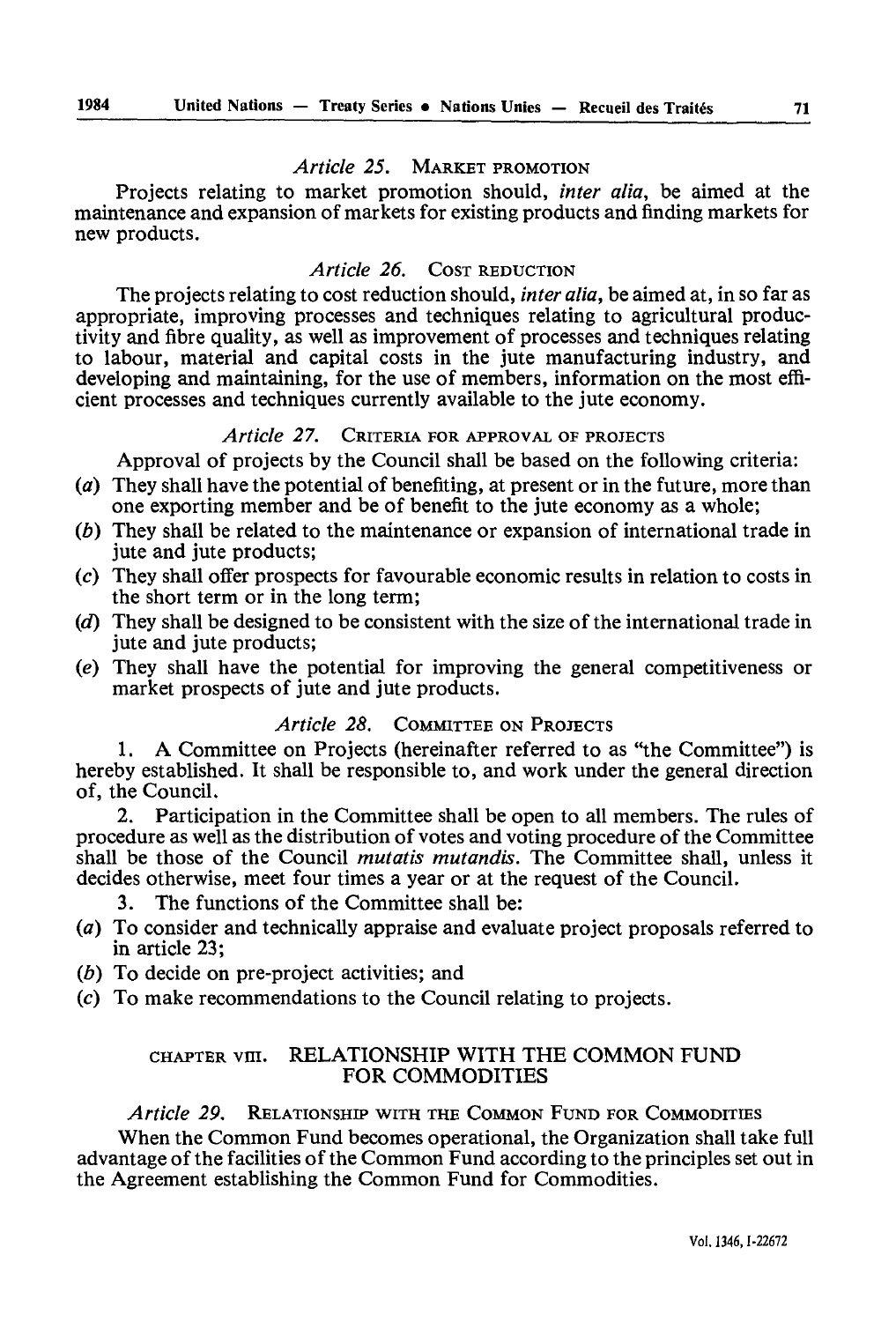#### CHAPTER ix. CONSIDERATION OF IMPORTANT ISSUES CONCERNING JUTE AND JUTE PRODUCTS

#### *Article 30.* CONSIDERATION OF STABILIZATION, COMPETITION WITH SYNTHETICS AND OTHER ISSUES

1. The Council shall continue consideration of the questions of stabilization of prices and supplies of jute and jute products for export with a view to finding solu tions therefor. Following such consideration, any solution agreed upon that entails measures not already explicitly provided for in this Agreement may only be im plemented by an amendment of this Agreement pursuant to article 42.

2. The Council shall consider issues relating to competition between jute and jute products on the one hand, and synthetics and substitutes on the other.

The Council shall make arrangements for the continuing consideration of other important issues relevant to jute and jute products.

#### CHAPTER x. STATISTICS, STUDIES AND INFORMATION

#### *Article 31.* STATISTICS, STUDIES AND INFORMATION

1. The Council shall establish close relationships with appropriate interna tional organizations, in particular FAO, in order to help ensure the availability of re cent and reliable data and information on all factors affecting jute and jute products. The Organization shall collect, collate and as necessary publish such statistical infor mation on production, trade, supply, stocks, consumption and prices of jute, jute products, synthetics and substitutes as is necessary for the operation of this Agree ment.

2. Members shall furnish statistics and information within a reasonable time to the fullest extent possible not inconsistent with their national legislation.

3. The Council shall arrange to have studies undertaken of the trends and of the short- and long-term problems of the world jute economy.

The Council shall ensure that no information published shall prejudice the confidentiality of the operations of persons or companies producing, processing or marketing jute, jute products, synthetics and substitutes.

*Article 32.* ANNUAL REPORT AND REPORT ON ASSESSMENT AND REVIEW

1. The Council shall, within six months of the close of each jute year, publish an annual report on its activities and such other information as it considers ap propriate.

2. The Council shall annually assess and review the world jute situation and outlook, including the state of competition with synthetics and substitutes, and shall inform members of the results of the review.

3. The review shall be carried out in the light of information supplied by members in relation to national production, stocks, exports and imports, consump tion and prices, of jute and jute products and synthetics and substitutes and such other information as may be available to the Council either directly or through the appropriate organizations in the United Nations system, including UNCTAD and FAO, and appropriate intergovernmental and non-governmental organizations.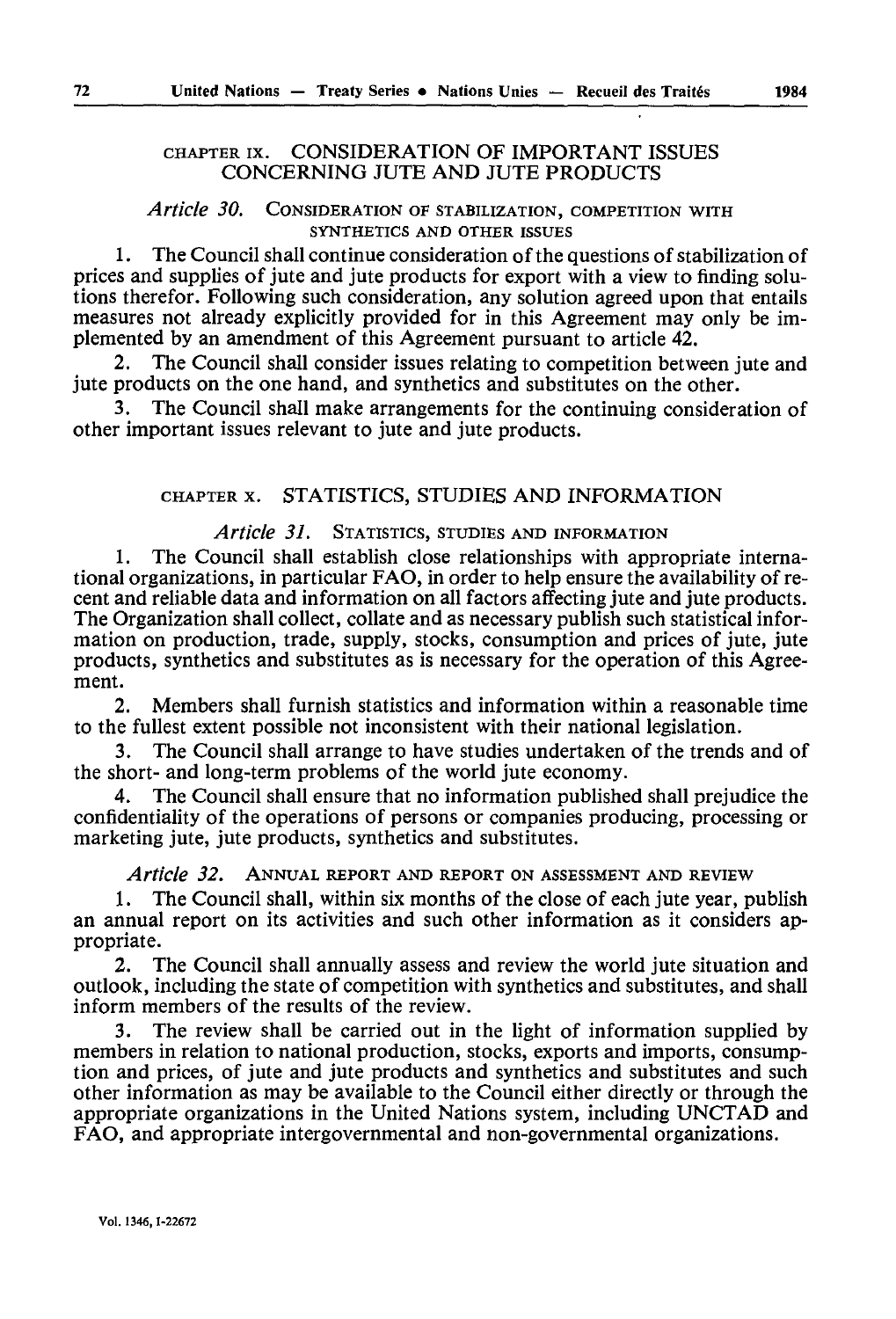#### CHAPTER xi. MISCELLANEOUS

#### *Article 33.* COMPLAINTS AND DISPUTES

Any complaint that a member has failed to fulfil its obligations under this Agreement and any dispute concerning the interpretation or application of this Agreement shall be referred to the Council for decision. Decisions of the Council on these matters shall be final and binding.

#### *Article 34.* GENERAL OBLIGATIONS OF MEMBERS

1. Members shall for the duration of this Agreement use their best endeavours and co-operate to promote the attainment of its objectives and to avoid action in contradiction to them.

2. Members undertake to accept as binding decisions of the Council under the provisions of this Agreement, and shall seek to refrain from implementing measures which would have the effect of limiting or running counter to them.

#### *Article 35.* RELIEF FROM OBLIGATIONS

1. Where it is necessary on account of exceptional circumstances or emergency *or force majeure* not expressly provided for in this Agreement, the Council may, by special vote, relieve a member of an obligation under this Agreement if it is satisfied by an explanation from that member regarding the reasons why the obligation can not be met.

2. The Council, in granting relief to a member under paragraph 1 of this arti cle, shall state explicitly the terms and conditions on which, and the period for which, the member is relieved of such obligation and the reasons for which the relief is granted.

#### *Article 36.* DIFFERENTIAL AND REMEDIAL MEASURES

1. Developing importing members whose interests are adversely affected by measures taken under this Agreement may apply to the Council for appropriate differential and remedial measures. The Council shall consider taking appropriate measures in accordance with section HI, paragraphs 3 and 4, of resolution 93 (IV) of the United Nations Conference on Trade and Development.

2. Without prejudice to the interests of other exporting members, the Council shall, in all its activities, give special consideration to the needs of a particular least developed exporting member.

#### CHAPTER xii. FINAL PROVISIONS

*Article 37.* SIGNATURE, RATIFICATION, ACCEPTANCE AND APPROVAL

1. This Agreement shall be open for signature at United Nations Headquarters from 3 January to 30 June 1983 inclusive by Governments invited to the United Na tions Conference on Jute and Jute Products, 1981.

2. Any Government referred to in paragraph 1 of this article may:

- *(a)* At the time of signing this Agreement, declare that by such signature it expresses its consent to be bound by this Agreement;
- (6) After signing this Agreement, ratify, accept or approve it by the deposit of an in strument to this effect with the depositary.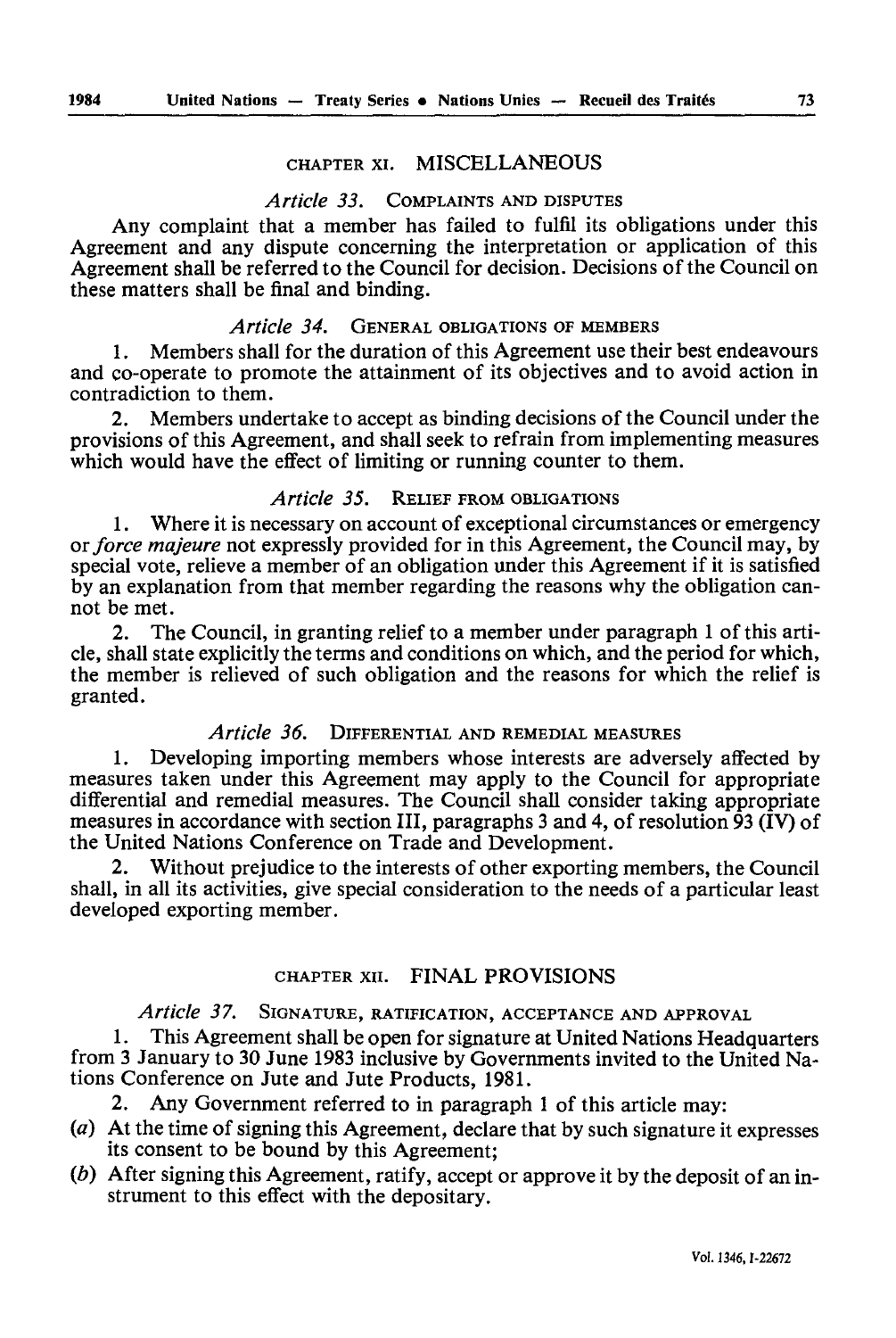#### *Article 38.* DEPOSITARY

The Secretary-General of the United Nations is hereby designated as the depositary of this Agreement.

#### *Article 39.* NOTIFICATION OF PROVISIONAL APPLICATION

1. A signatory Government which intends to ratify, accept or approve this Agreement, or a Government for which the Council has established conditions for accession but which has not yet been able to deposit its instrument, may, at any time, notify the depositary that it will apply this Agreement provisionally either when it enters into force in accordance with article 40 or, if it is already in force, at a specified date. At the time of its notification of provisional application, each Government shall declare itself to be an exporting member or an importing member.

2. A Government which has notified under paragraph 1 of this article that it will apply this Agreement either when this Agreement enters into force or, if this Agreement is already in force, at a specified date shall, from that time, be a provi sional member of the Organization, until it deposits its instrument of ratification, ac ceptance, approval or accession and thus becomes a member.

#### *Article 40.* ENTRY INTO FORCE

1. This Agreement shall enter into force definitively on 1 July 1983 or on any date thereafter, if by that date three Governments accounting for at least 85 per cent of net exports as set out in annex A to this Agreement, and 20 Governments accoun ting for at least 65 per cent of net imports as set out in annex B to this Agreement, have signed this Agreement pursuant to article 37, paragraph 2 *(a),* or have deposited their instruments of ratification, acceptance, approval or accession.

2. This Agreement shall enter into force provisionally on 1 July 1983 or on any date thereafter, if by that date three Governments accounting for at least 85 per cent of net exports as set out in annex A to this Agreement, and 20 Governments accoun ting for at least 65 per cent of net imports as set out in annex B to this Agreement, have signed this Agreement pursuant to article 37, paragraph 2 *(a),* or have deposited their instruments of ratification, acceptance or approval, or have notified the depositary under article 39 that they will apply this Agreement provisionally.

3. If the requirements for entry into force under paragraph 1 or paragraph 2 of this article have not been met on 1 January 1984, the Secretary-General of the United Nations shall invite those Governments which have signed this Agreement pursuant to article 37, paragraph 2  $(a)$ , or have deposited instruments of ratification, acceptance or approval, or have notified the depositary that they will apply this Agreement provisionally, to meet at the earliest time practicable and to decide to put this Agree ment into force provisionally or definitively among themselves in whole or in part. While this Agreement is in force provisionally under this paragraph, those Govern ments which have decided to put this Agreement into force provisionally among themselves in whole or in part shall be provisional members. Such Governments may meet to review the situation and decide whether this Agreement shall enter into force definitively among themselves, or continue in force provisionally, or terminate.

4. For any Government that deposits its instrument of ratification, accep tance, approval or accession after the entry into force of this Agreement, it shall enter into force for that Government on the date of such deposit.

5. The Secretary-General of the United Nations shall convene the first session of the Council as soon as possible after the entry into force of this Agreement.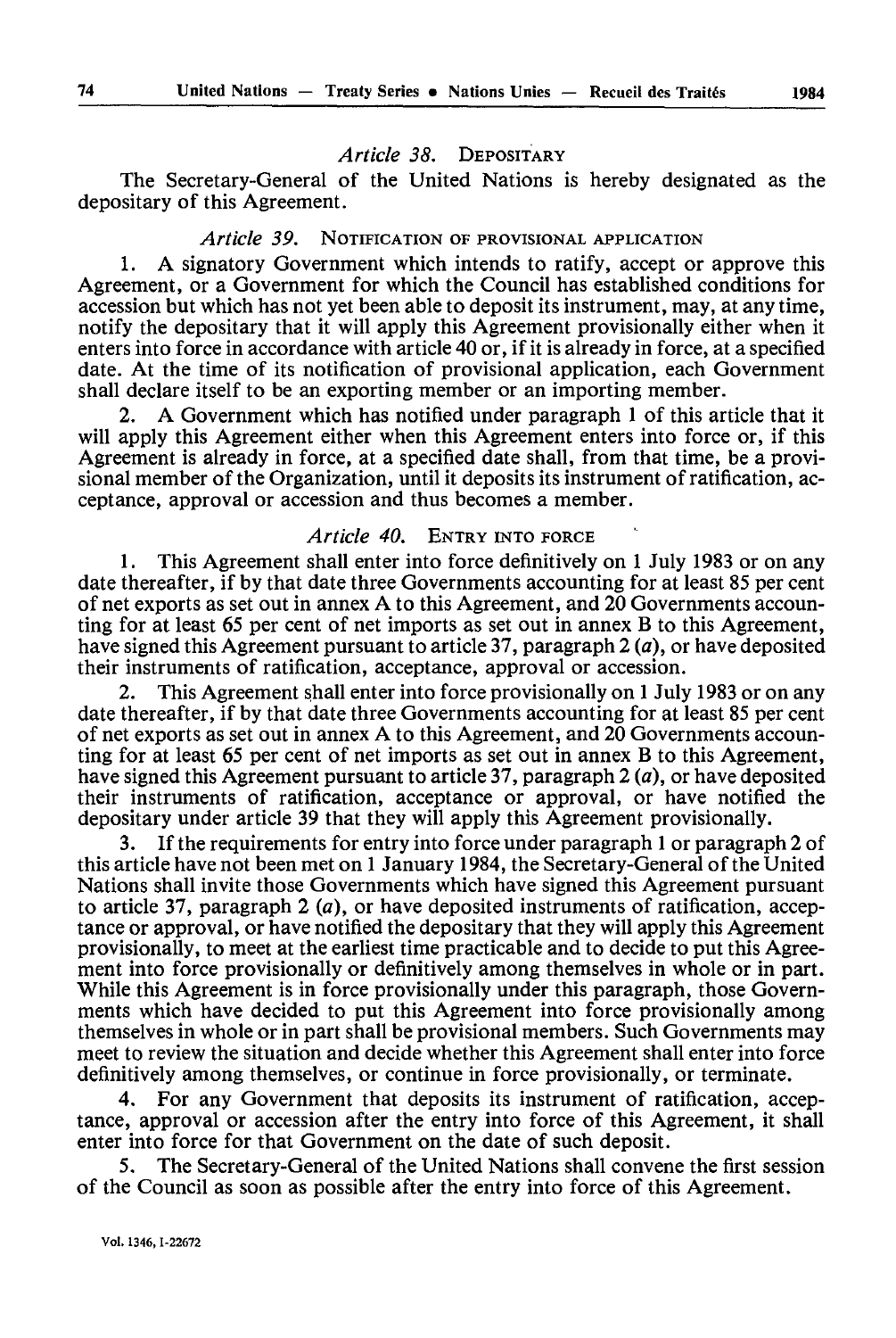#### *Article 4L* ACCESSION

1. This Agreement shall be open for accession by the Governments of all States upon conditions established by the Council, which shall include a time-limit for the deposit of instruments of accession. The Council may, however, grant exten sions of time to Governments which are unable to deposit their instruments of acces sion by the time-limit set in the conditions of accession.

2. Accession shall be effected by the deposit of an instrument of accession with the depositary.

#### *Article 42.* AMENDMENTS

1. The Council may, by special vote, recommend an amendment of this Agree ment to the members.

2. The Council shall fix a date by which members shall notify the depositary of their acceptance of the amendment.

3. An amendment shall enter into force 90 days after the depositary has received notifications of acceptance from members constituting at least two thirds of the exporting members and accounting for at least 85 per cent of the votes of the exporting members, and from members constituting at least two thirds of the import ing members and accounting for at least 85 per cent of the votes of the importing members.

4. After the depositary informs the Council that the requirements for entry in to force of the amendment have been met, and notwithstanding the provisions of paragraph 2 of this article relating to the date fixed by the Council, a member may still notify the depositary of its acceptance of the amendment, provided that such notification is made before the entry into force of the amendment.

5. Any member which has not notified its acceptance of an amendment by the date on which such amendment enters into force shall cease to be a party to this Agreement as from that date, unless such member has satisfied the Council that its acceptance could not be obtained in time owing to difficulties in completing its con stitutional or institutional procedures, and the Council decides to extend the period for acceptance of the amendment for that member. Such member shall not be bound by the amendment before it has notified its acceptance thereof.

6. If the requirements for the entry into force of the amendment have not been met by the date fixed by the Council in accordance with paragraph 2 of this article, the amendment shall be considered withdrawn.

#### *Article 43.* WITHDRAWAL

1. A member may withdraw from this Agreement at any time after the entry into force of this Agreement by giving written notice of withdrawal to the depositary. That member shall simultaneously inform the Council of the action it has taken.

2. Withdrawal shall become effective 90 days after the notice is received by the depositary.

#### *Article 44.* EXCLUSION

If the Council decides that any member is in breach of its obligations under this Agreement and decides further that such breach significantly impairs the operation of this Agreement, it may, by special vote, exclude that member from this Agree ment. The Council shall immediately so notify the depositary. One year after the date of the Council's decision, that member shall cease to be a party to this Agreement.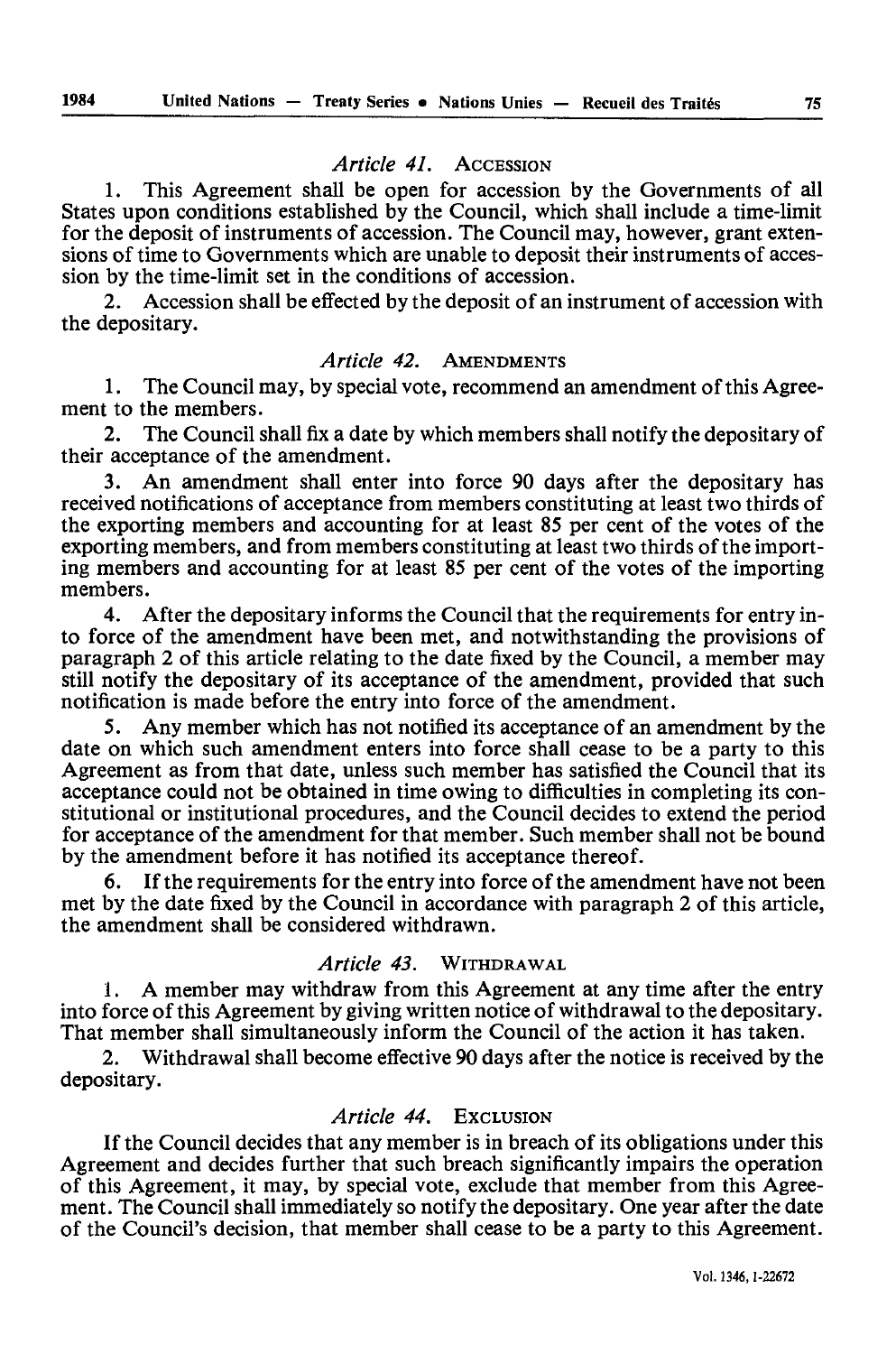#### *Article 45.* SETTLEMENT OF ACCOUNTS WITH WITHDRAWING OR EXCLUDED MEMBERS OR MEMBERS UNABLE TO ACCEPT AN AMENDMENT

1. In accordance with this article, the Council shall determine any settlement of accounts with a member which ceases to be a party to this Agreement owing to: *(a)* Non-acceptance of an amendment to this Agreement under article 42;

(b) Withdrawal from this Agreement under article  $43$ ; or

(c) Exclusion from this Agreement under article 44.

2. The Council shall retain any contribution paid to the Administrative Ac count by a member which ceases to be a party to this Agreement.

3. A member which has received an appropriate refund under this article shall not be entitled to any share of the proceeds of liquidation or the other assets of the Organization. Nor shall such a member be liable for any deficit incurred by the Organization after such refund has been made.

#### *Article 46.* DURATION, EXTENSION AND TERMINATION

1. This Agreement shall remain in force for a period of five years from the date of its entry into force unless the Council, by special vote, decides to extend or renegotiate this Agreement or to terminate it.

2. Before the expiry of the five-year period referred to in paragraph 1 of this article, the Council may, by special vote, decide to extend this Agreement for a period not exceeding two years and/or to renegotiate it.

3. If, before the expiry of the five-year period referred to in paragraph 1 of this article, negotiations for a new agreement to replace this Agreement have not yet been concluded, the Council may, by special vote, extend this Agreement for a period to be decided by the Council.

4. If, before the expiry of the five-year period referred to in paragraph 1 ofthis article, a new agreement to replace this Agreement has been negotiated but has not yet entered into force either definitively or provisionally, the Council may, by special vote, extend this Agreement until the provisional or definitive entry into force of the new agreement.

5. If a new international jute agreement is negotiated and enters into force during any period or extension of this Agreement pursuant to paragraphs 2, 3 or 4 of this article, this Agreement, as extended, shall terminate upon the entry into force of the new agreement.

6. The Council may at any time, by special vote, decide to terminate this Agreement with effect from such date as it may determine.

7. Notwithstanding the termination of this Agreement, the Council shall con tinue in being for a period not exceeding 18 months to carry out the liquidation of the Organization, including the settlement of accounts, and, subject to relevant decisions to be taken by special vote, shall have during that period such powers and functions as may be necessary for these purposes.

8. The Council shall notify the depositary of any decision taken under this ar ticle.

#### *Article 47.* RESERVATIONS

Reservations may not be made with respect to any of the provisions of this Agreement.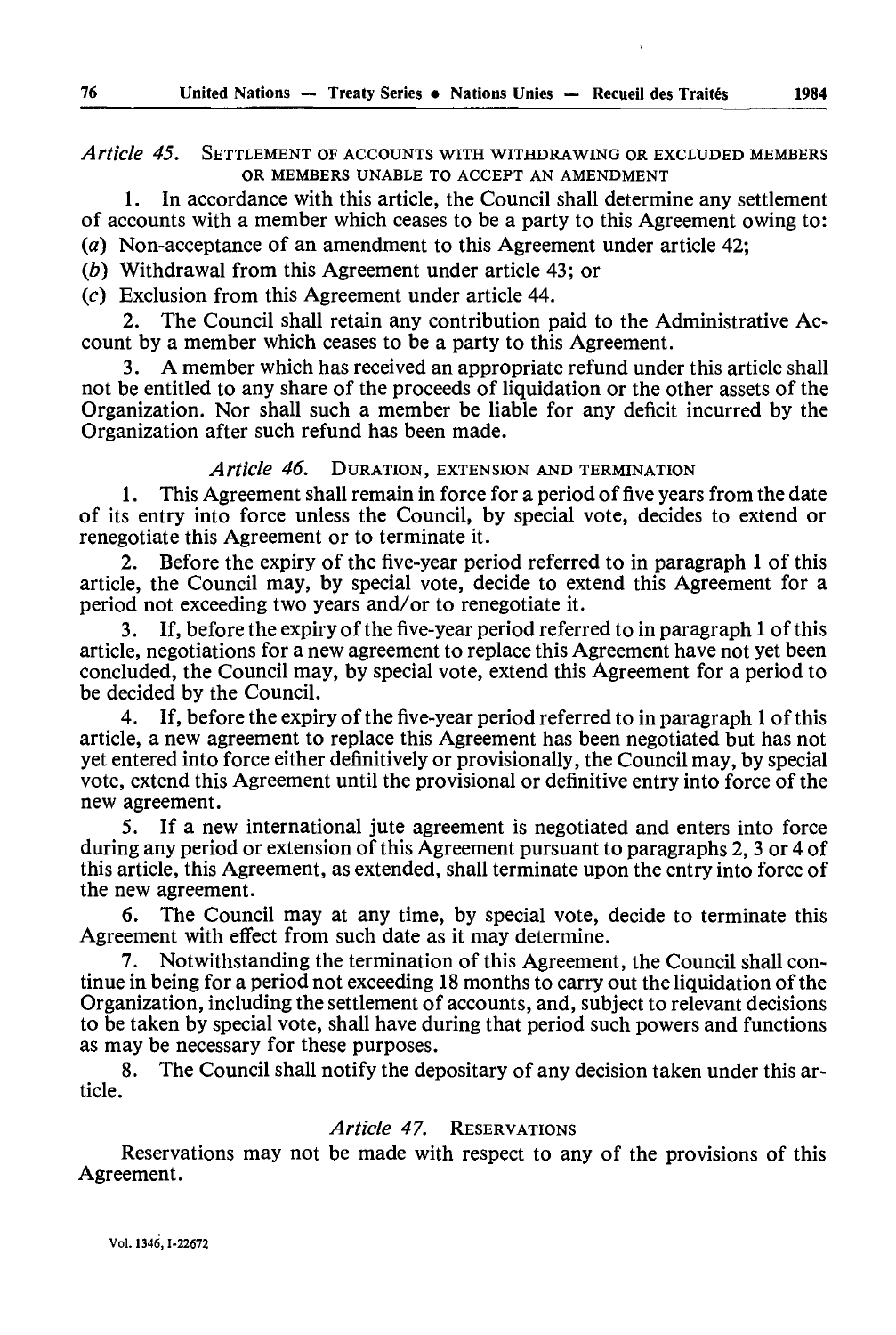IN WITNESS WHEREOF the undersigned, being duly authorized thereto, have affixed their signatures under this Agreement on the dates indicated.

DONE at Geneva on the first day of October, one thousand nine hundred and eighty-two, the texts of this Agreement in the Arabic, English, French, Russian and Spanish languages being equally authentic.

#### ANNEX A

*Shares of individual exporting countries in total net exports of jute and jute products of coun tries participating in the United Nations Conference on Jute and Jute Products, 1981, as established for the purposes of article 40*

| Percentage                                                                                       |
|--------------------------------------------------------------------------------------------------|
| 56.668                                                                                           |
| 0.921                                                                                            |
| 31.457                                                                                           |
| 3.452                                                                                            |
| 0.097                                                                                            |
|                                                                                                  |
| $T$ <sub>O</sub> $T_{0}$ $T_{0}$ $T_{0}$ $T_{0}$ $T_{0}$ $T_{0}$ $T_{0}$ $T_{0}$ $T_{0}$ $T_{0}$ |

#### **ANNEX B**

*Shares of individual importing countries and groups of countries in total net imports of jute and jute products of countries participating in the United Nations Conference on Jute and Jute Products, 1981, as established for the purposes of article 40*

|                                                                                                   | Percentage |
|---------------------------------------------------------------------------------------------------|------------|
|                                                                                                   | 0.916      |
|                                                                                                   | 7.067      |
|                                                                                                   | 0.252      |
|                                                                                                   | 1.572      |
|                                                                                                   | 1.702      |
|                                                                                                   | 0.000      |
|                                                                                                   | 0.000      |
|                                                                                                   | 5.258      |
|                                                                                                   | 1.236      |
|                                                                                                   | 0.000      |
| Egypt                                                                                             | 2.747      |
| El Salvador                                                                                       | 0.542      |
| European Economic Community                                                                       | 16.316     |
|                                                                                                   | 2.892      |
|                                                                                                   | 0.313      |
| France                                                                                            | 2.778      |
|                                                                                                   | 2.831      |
|                                                                                                   | 0.420      |
|                                                                                                   | 0.366      |
| Italv                                                                                             | 1.244      |
| Netherlands $\dots \dots \dots \dots \dots \dots \dots \dots \dots \dots \dots \dots \dots \dots$ | 1.740      |
| United Kingdom of Great Britain and Northern Ireland $\ldots \ldots$                              | 3.732      |
|                                                                                                   | 0.191      |
|                                                                                                   | 0.336      |
|                                                                                                   | 0.420      |
|                                                                                                   | 2.366      |
|                                                                                                   |            |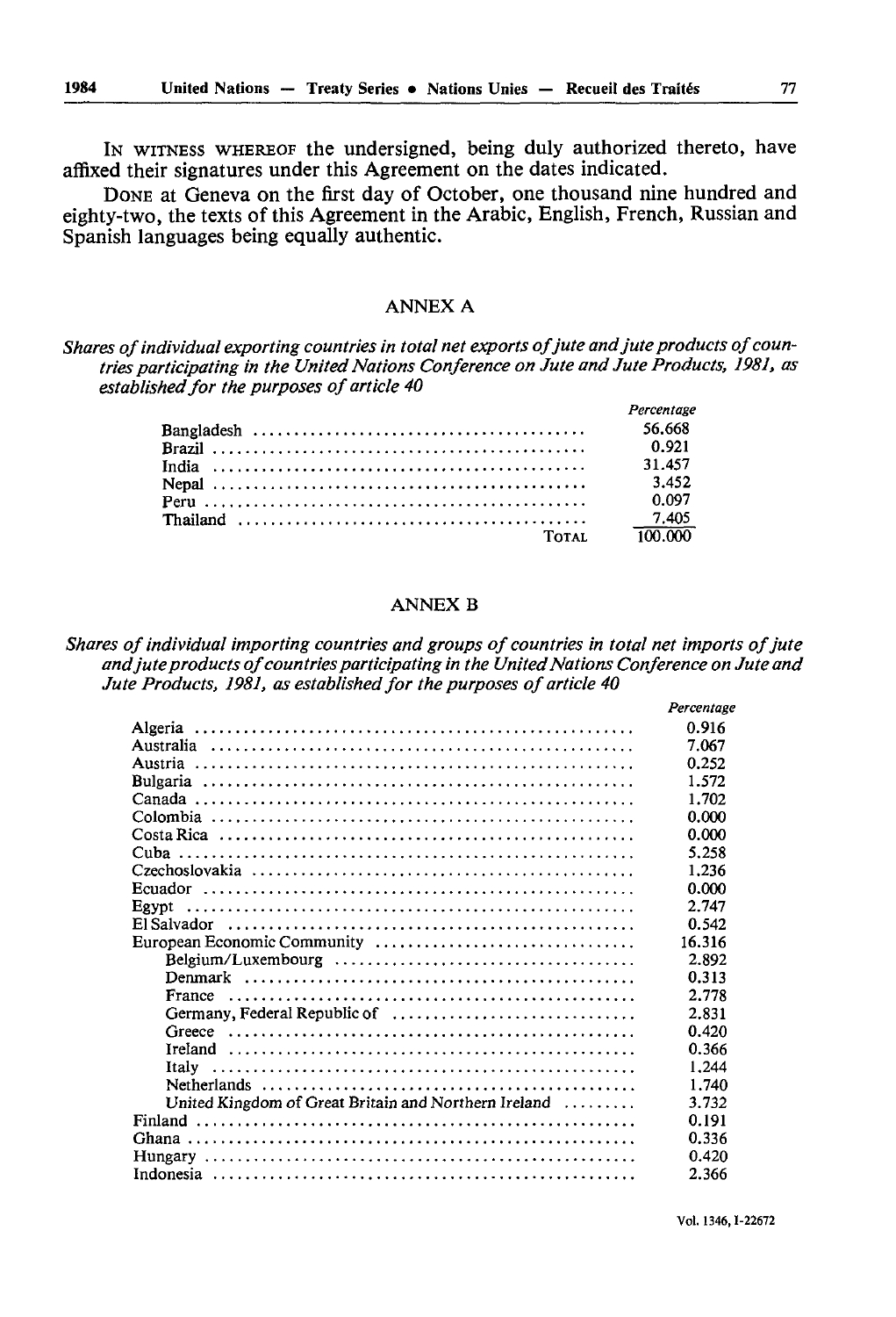|              | Percentage |
|--------------|------------|
|              | 1.915      |
|              | 5.952      |
|              | 0.350      |
|              | 0.160      |
| Malta        | 0.000      |
|              | 0.008      |
| Mexico       | 0.359      |
|              | 0.122      |
|              | 0.626      |
|              | 0.168      |
|              | 7.547      |
|              | 0.259      |
|              | 1.221      |
|              | 0.443      |
| Romania      | 0.885      |
|              | 0.313      |
|              | 0.023      |
|              | 0.664      |
|              | 3.846      |
|              | 0.046      |
|              | 0.267      |
|              | 1.740      |
|              | 0.328      |
|              | 1.160      |
|              | 11.729     |
|              | 0.702      |
|              | 16.644     |
|              | 0.053      |
|              | 1.526      |
|              | 0.023      |
| <b>TOTAL</b> | 100,000    |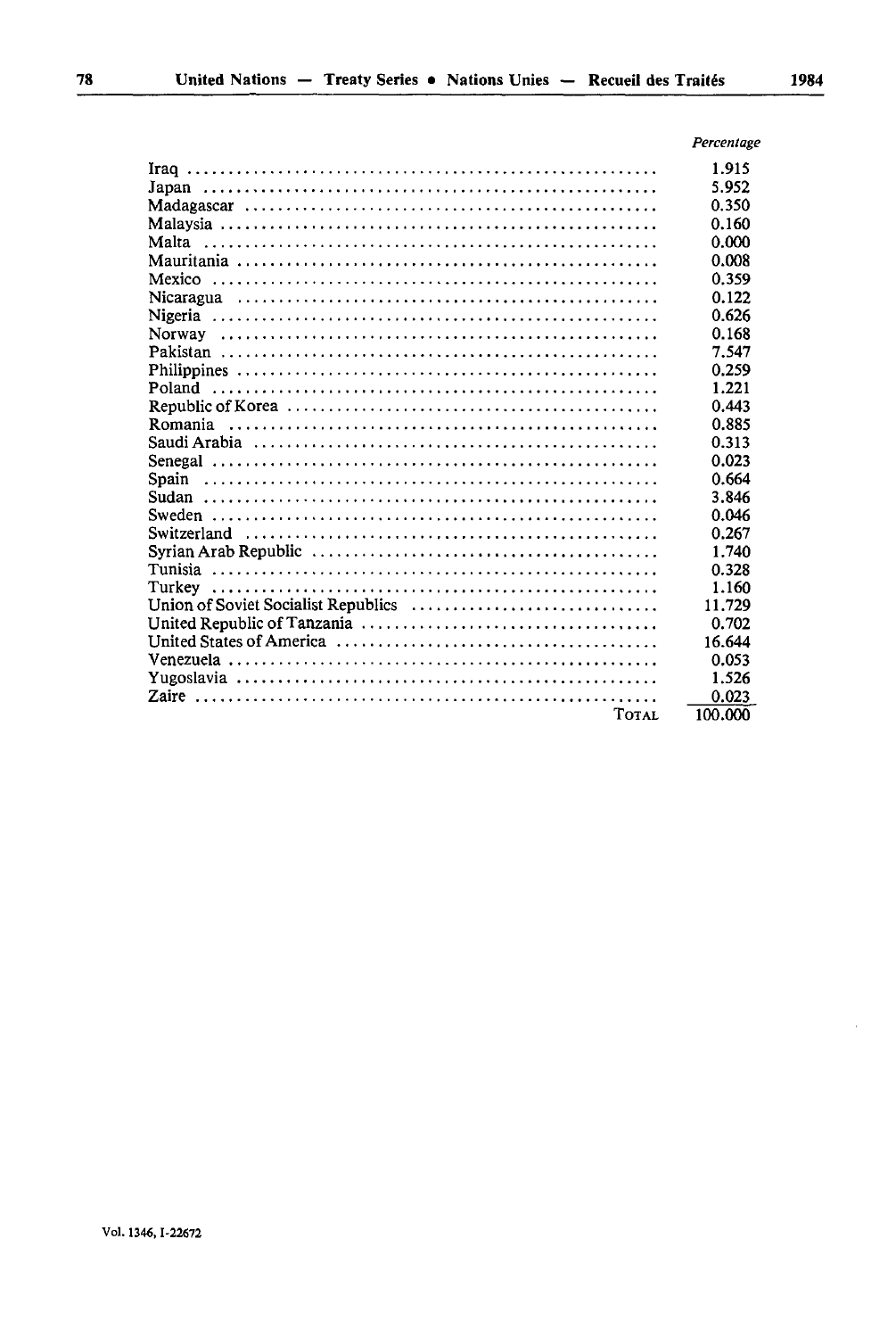باسم الجزافسير 代表阿尔及利亚.

In the name of Algeria: Au nom de l'Algérie : От имени Алжира: En nombre de Argelia:

**باسم استراليــــا :** 代表澳大利亚.

In the name of Australia: Au nom de l'Australie : От имени Австралии: En nombre de Australia:

باسم النمسسا و 代表奥地利.

In the name of Austria: Au nom de l'Autriche : OT HMCHH ABCTPHH: En nombre de Austria:

باسم بنغلاديش: 代表孟加拉国:

In the name of Bangladesh: Au nom du Bangladesh : От имени Бангладеш: En nombre de Bangladesh:

> KHWAJA WASIUDDIN 11 February 1983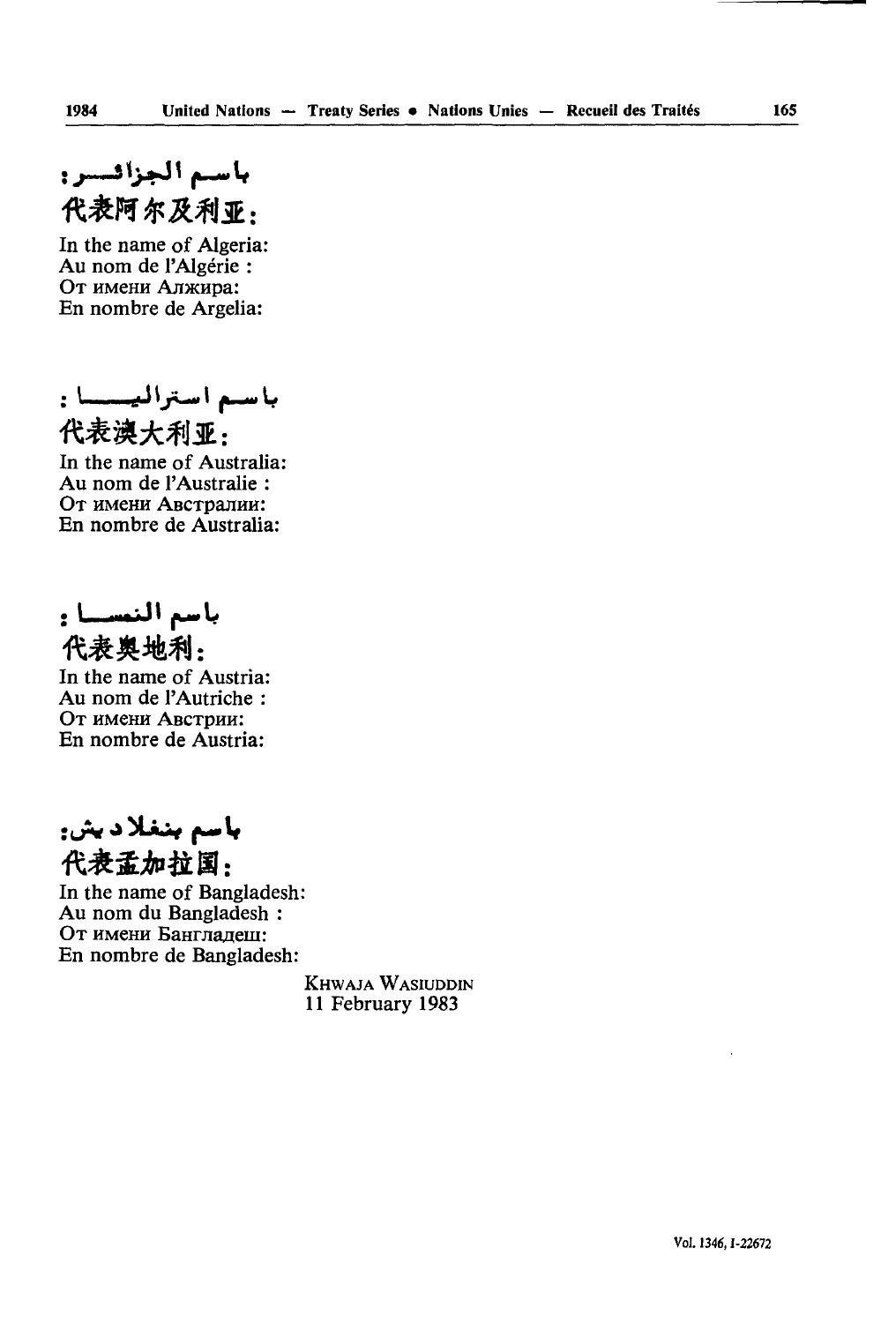باسم بلجيكا : 代表比利时:

In the name of Belgium: /\*xU nom de la Belgique : От имени Бельгии: En nombre de Bélgica:

> E. DEVER 16/5/83

باسم البرازيان 代表巴西.

In the name of Brazil: Au nom du Brésil : От имени Бразилии: En nombre del Brasil:

باسم بلغاربنا و 代表保加利亚:

In the name of Bulgaria: Au nom de la Bulgarie : От имени Болгарии: En nombre de Bulgaria:

باسم كنيدا و 代表加拿大:

In the name of Canada: Au nom du Canada : От имени Каналы: En nombre del Canada:

> P. D. LEE 30 June 1983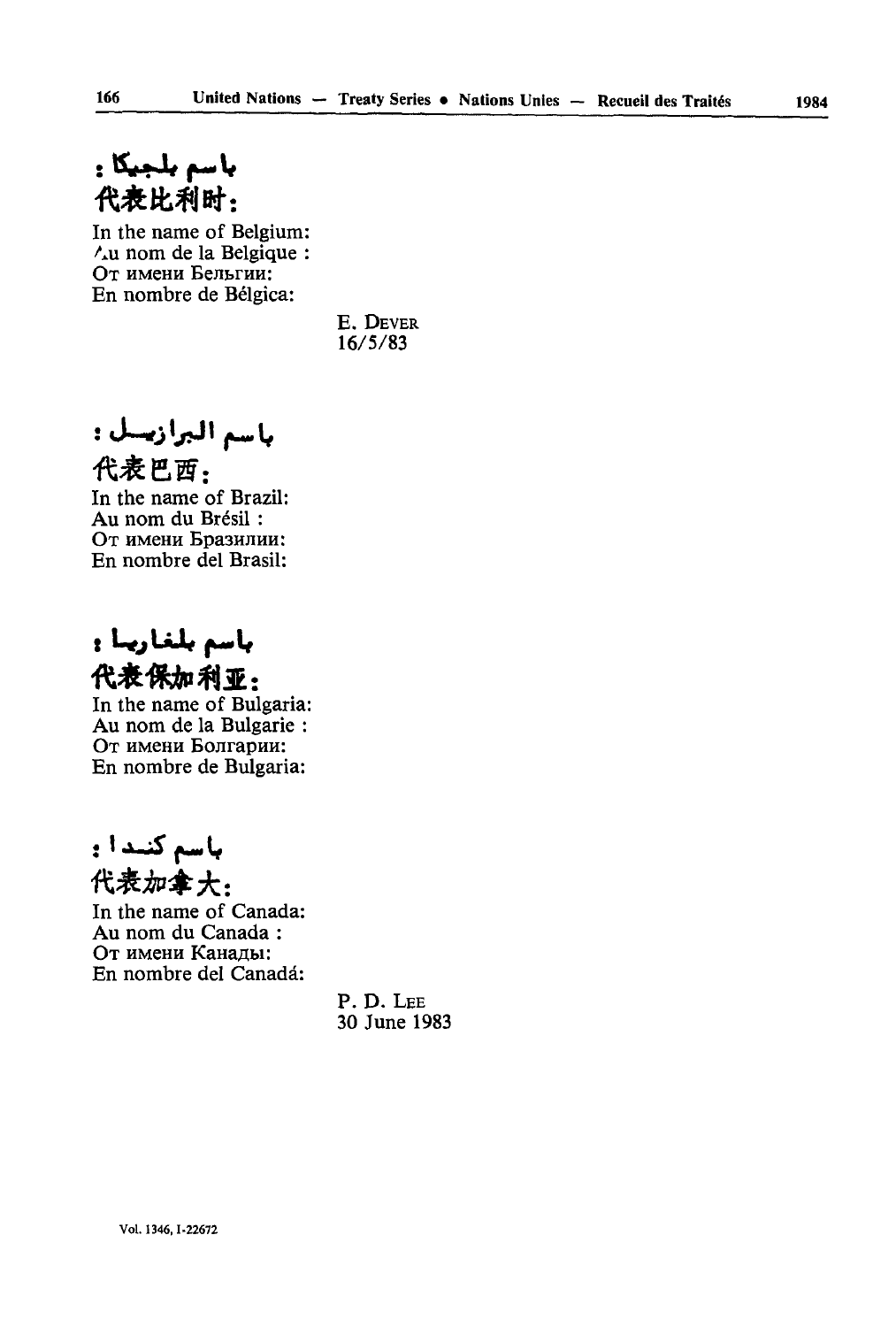باسم الصين و

代表中国. In the name of China: Au nom de la Chine : От имени Китая: En nombre de China:

> LING QING 24 June 1983

باسم کولومبیــا ۽ 代表哥伦比亚.

In the name of Colombia: Au nom de la Colombie : От имени Колумбии: En nombre de Colombia:

باسم كوستاريكما :

代表哥斯达黎加: In the name of Costa Rica: Au nom du Costa Rica : От имени Коста-Рики: En nombre de Costa Rica:

代表古巴:

In the name of Cuba: Au nom de Cuba : От имени Кубы: En nombre de Cuba:

باسم تشيكوسلوفاكيـــــا :

代表捷克斯洛伐克: In the name of Czechoslovakia: Au nom de la Tchécoslovaquie : От имени Чехословакии: En nombre de Checoslovaquia: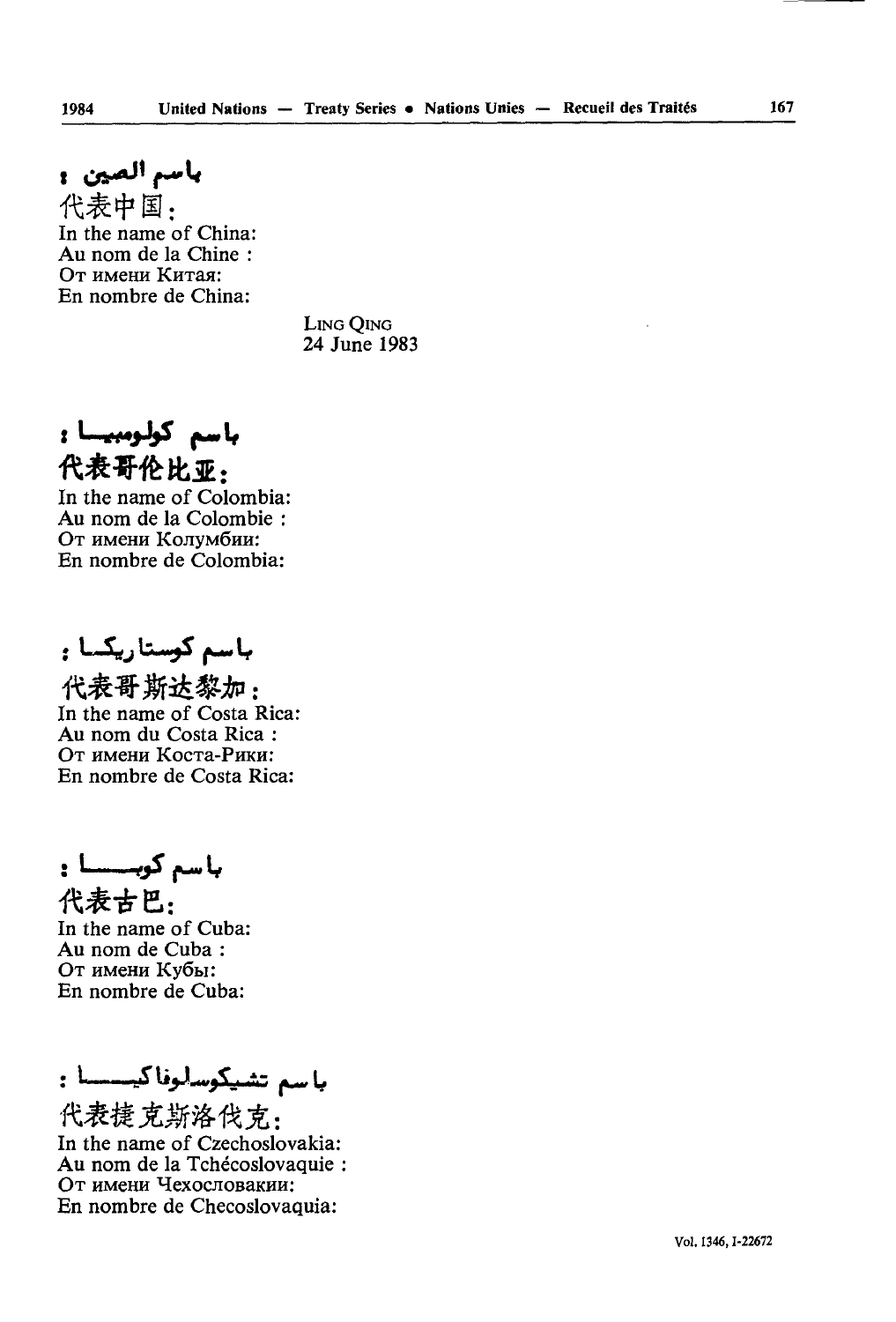باسم الدانعسيرك و

代表丹麦: In the name of Denmark: Au nom du Danemark : От имени Лании: En nombre de Dinamarca:

> WILH. ULRICHSEN June 6th, 1983

باسم اکــــواد ور: 代表厄瓜多尔:

In the name of Ecuador: Au nom de l'Equateur : От имени Эквадора: En nombre del Ecuador:

**باســم مســـــــر:** 

代表埃及: In the name of Egypt: Au nom de l'Egypte : От имени Египта: En nombre de Egipto:

> AHMED KHALIL June 20th, 1983

باسم السلفــــــــاد ورو

代表萨尔瓦多: In the name of El Salvador: Au nom d'El Salvador : От имени Сальвадора: En nombre de El Salvador: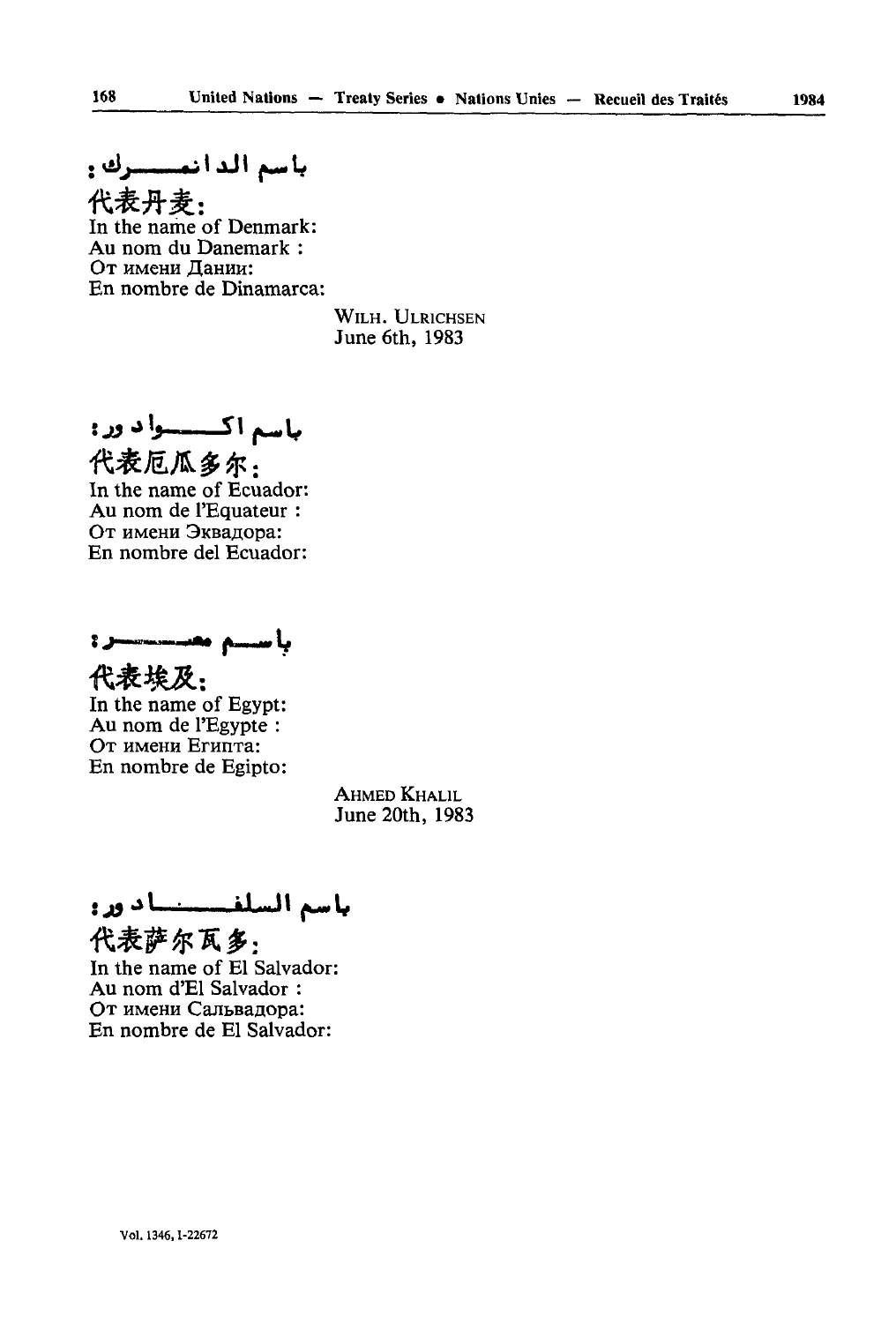# باسم المجتمع الاقتصادي الأوروبي :

代表欧洲经济共同体:

In the name of the European Economic Community: Au nom de la Communauté économique européenne : От имени Европейского экономического сообщества: En nombre de la Comunidad Econômica Europea:

> MICHAEL HARDY 6 June 1983

# باسم جمهورية المانيا الاتحاديسة:

代表德意志联邦共和国,

In the name of the Federal Republic of Germany: Au nom de la République fédérale d'Allemagne : От имени Федеративной Республики Германии: En nombre de la Repûblica Federal de Alemania:

> GUENTHER VAN WELL June 6, 1983 Subject to ratification<sup>1</sup>

باسم فنلنـــــــــدا : 代表芬兰.

In the name of Finland: Au nom de la Finlande : **OT** HMCHH **<I>HHJIHHflHH:** En nombre de Finlandia:

> ILKA PASTINEN January 14th, 1983

باسم فرنســــــ

代表法国. In the name of France: Au nom de la France : От имени Франции: En nombre de Francia:

> Luc DE LA BARRE DE NANTEUIL 19 avril 1983

<sup>1</sup> Sous réserve de ratification.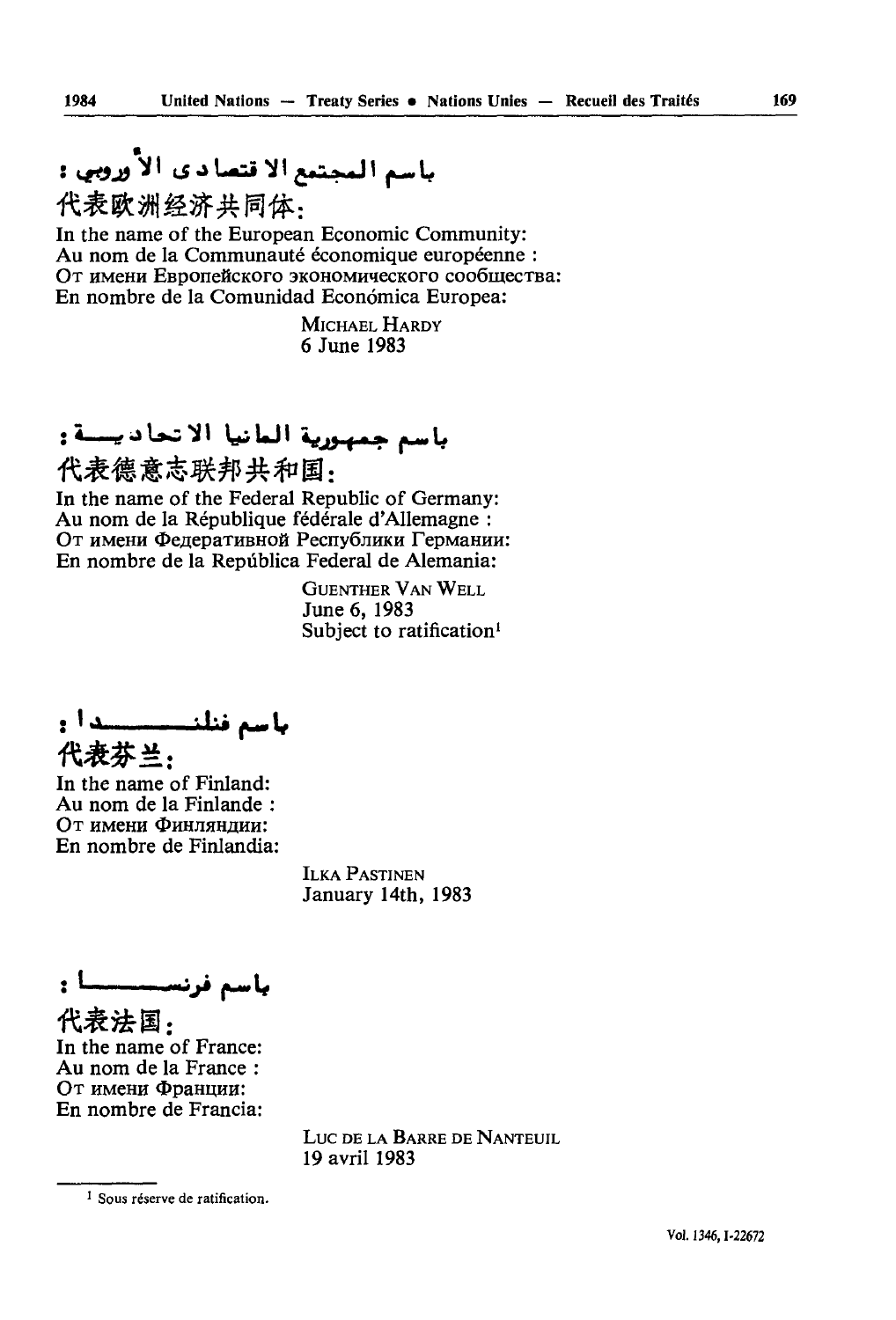باستست غانستسا :

代表加纳. In the name of Ghana: Au nom du Ghana : От имени Ганы: En nombre de Ghana:

باسم اليونسسان : 代表希腊.

In the name of Greece: Au nom de la Grèce : От имени Греции: En nombre de Grecia:

> MIHALIS DOUNTAS May 20, 1983

باسم هنغاریــــا :

代表匈牙利. In the name of Hungary: Au nom de la Hongrie : От имени Венгрии: En nombre de Hungrfa:

باسم الهنسسسة و 代表印度:

In the name of India: Au nom de l'Inde : От имени Индии: En nombre de la India:

> SHRI N. KRISHNAN 23 June 1983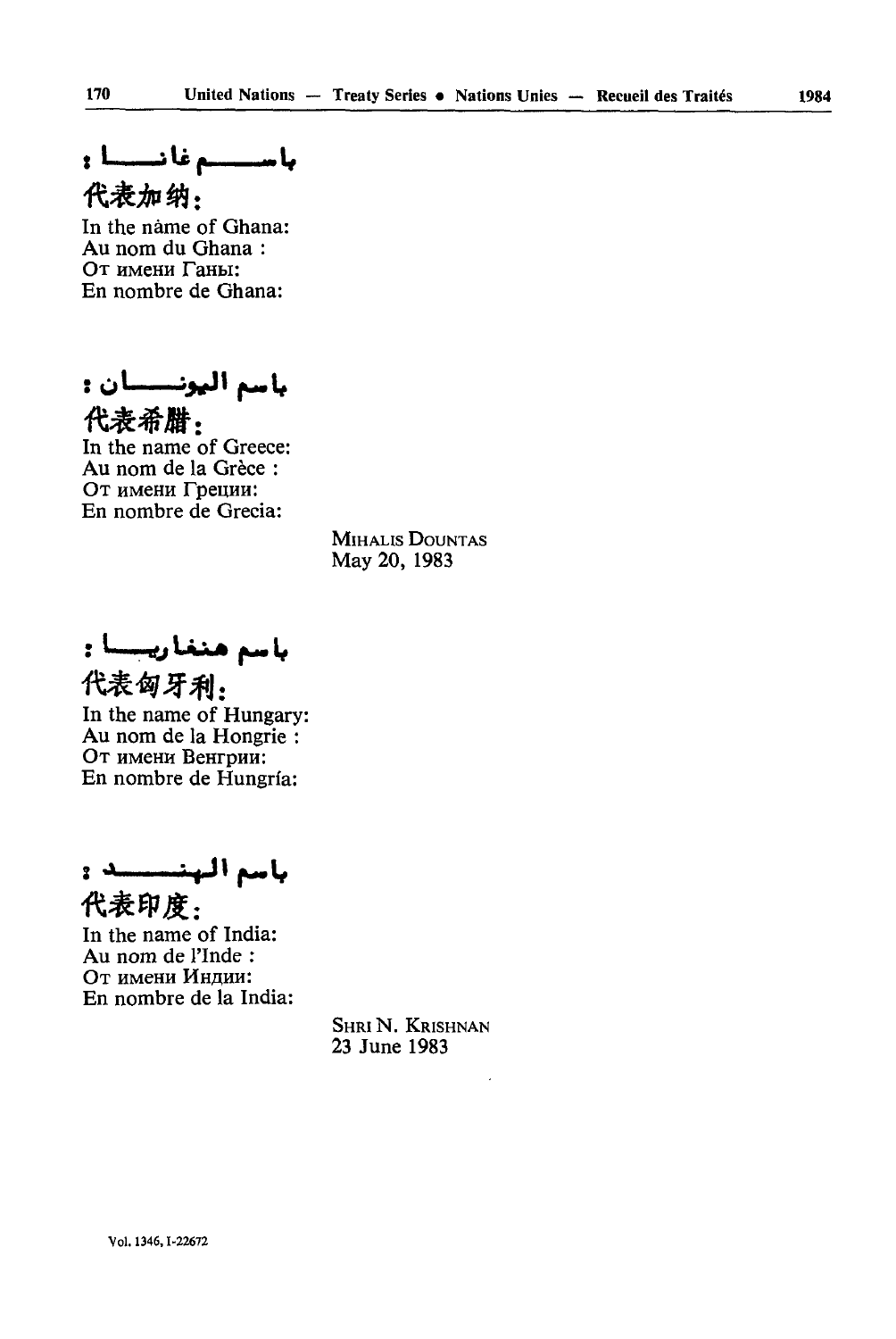بأسم أند ونيسيسسا : 代表印度尼西亚.

In the name of Indonesia: Au nom de l'Indonésie : **UT HM6HH HHflOHC3HH:** En nombre de Indonesia:

باسم المستسواق :<br>代表伊拉克 :

In the name of Iraq: Au nom de l'Iraq : От имени Ирака: En nombre del Iraq:

باسم أيرلنــــــــدا : 代表爱尔兰.

In the name of Ireland: Au nom de l'Irlande : От имени Ирландии: En nombre de Irlanda:

> NOEL DORR June 6, 1983 (Subject to ratification<sup>1</sup>)

باسم أيطاليـــــ 代表意大利:

In the name of Italy: Au nom de l'Italie : От имени Италии: En nombre de Italia:

> UMBERTO LA ROCCA June 6, 1983

<sup>1</sup> Sous réserve de ratification.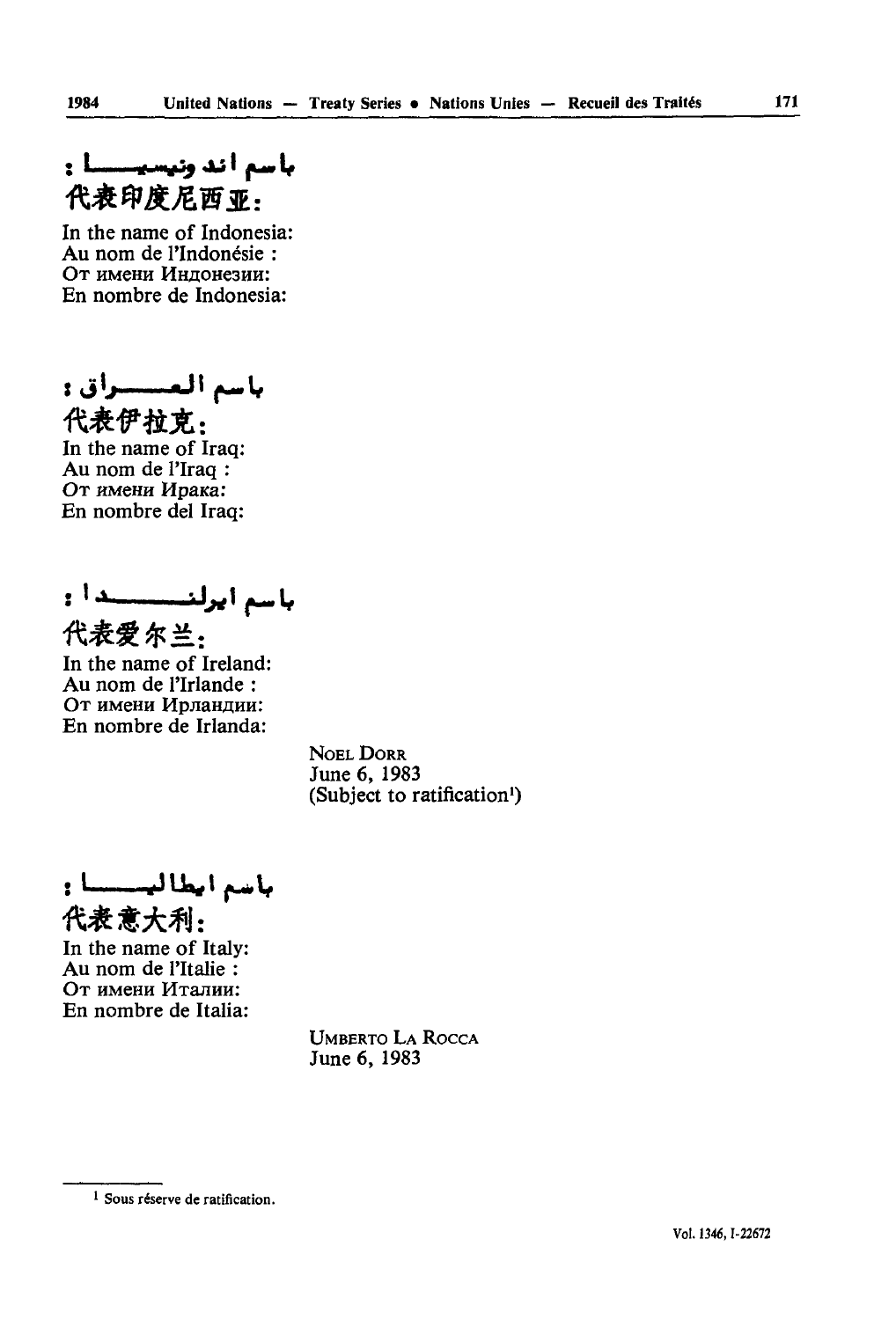باسم اليابــــان : 代表日本:

In the name of Japan: Au nom du Japon : От имени Японии: En nombre del Japon:

> MIZUO KURODA March 18, 1983

باسم لكسمــــجرغ :

代表卢森堡, In the name of Luxembourg: Au nom du Luxembourg : От имени Люксембурга: En nombre de Luxemburgo:

> E. DEVER 16/5/83

بأسم مدفشقسسسسر: 代表马达加斯加:

In the name of Madagascar: Au nom de Madagascar : От имени Мадагаскара: En nombre de Madagascar:

باسم ماليزيســــــا :

代表马来西亚: In the name of Malaysia: Au nom de la Malaisie : От имени Малайзии: En nombre de Malasia: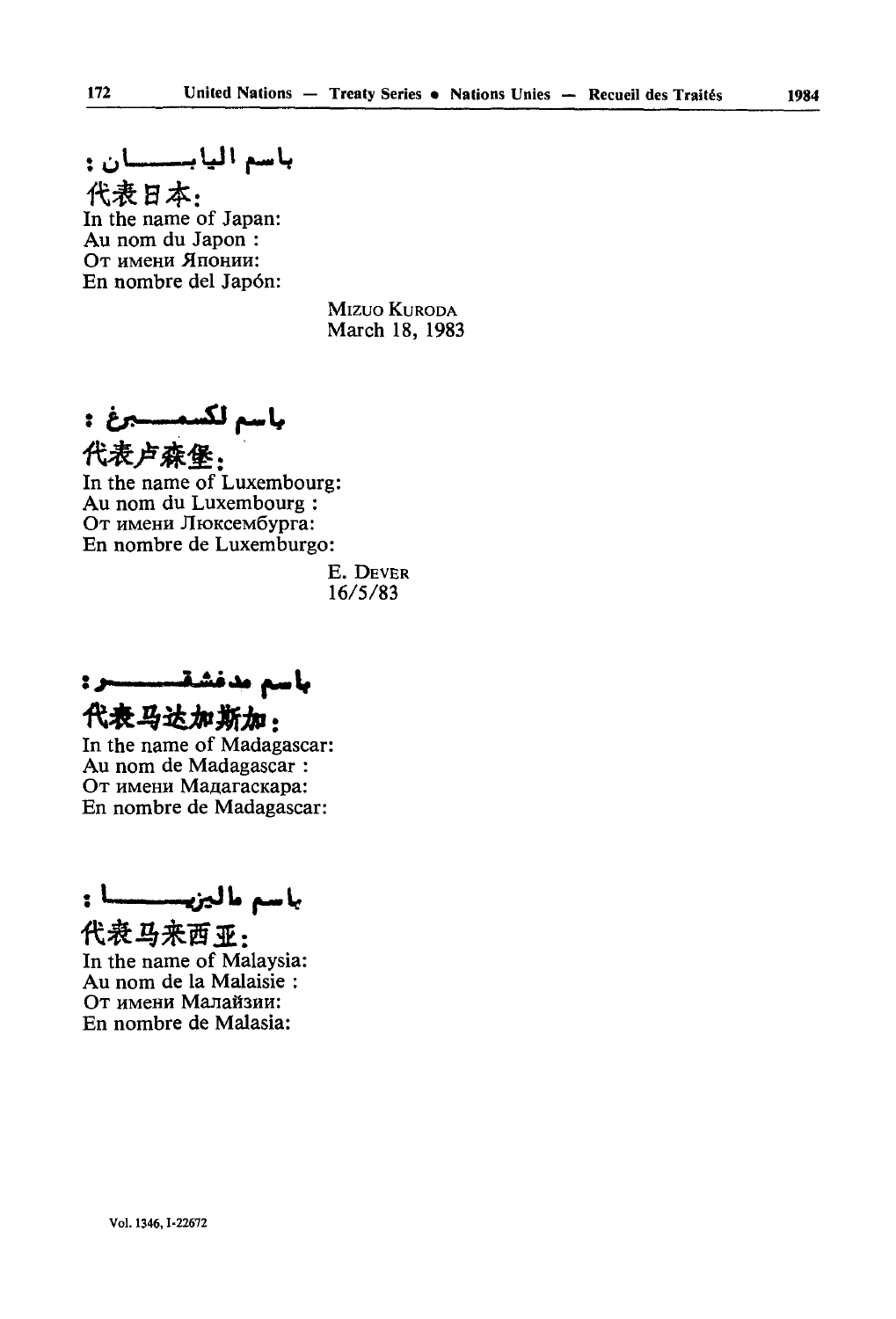باسم مالطىسسە: 代表马耳他:

In the name of Malta: Au nom de Malte : От имени Мальты: En nombre de Malta:

باسم موريتانيسسا : 代表毛里塔尼亚:

In the name of Mauritania: Au nom de la Mauritanie : От имени Мавритании: En nombre de Mauritania:

باسم المكسيسب 代表墨西哥:

In the name of Mexico: Au nom du Mexique : От имени Мексики: En nombre de Mexico:

باسم نيبـــــال و 代表尼泊尔:

In the name of Nepal: Au nom du Népal : От имени Непала: En nombre de Népal:

> UDDHAV DEO BHATT 29th June 1983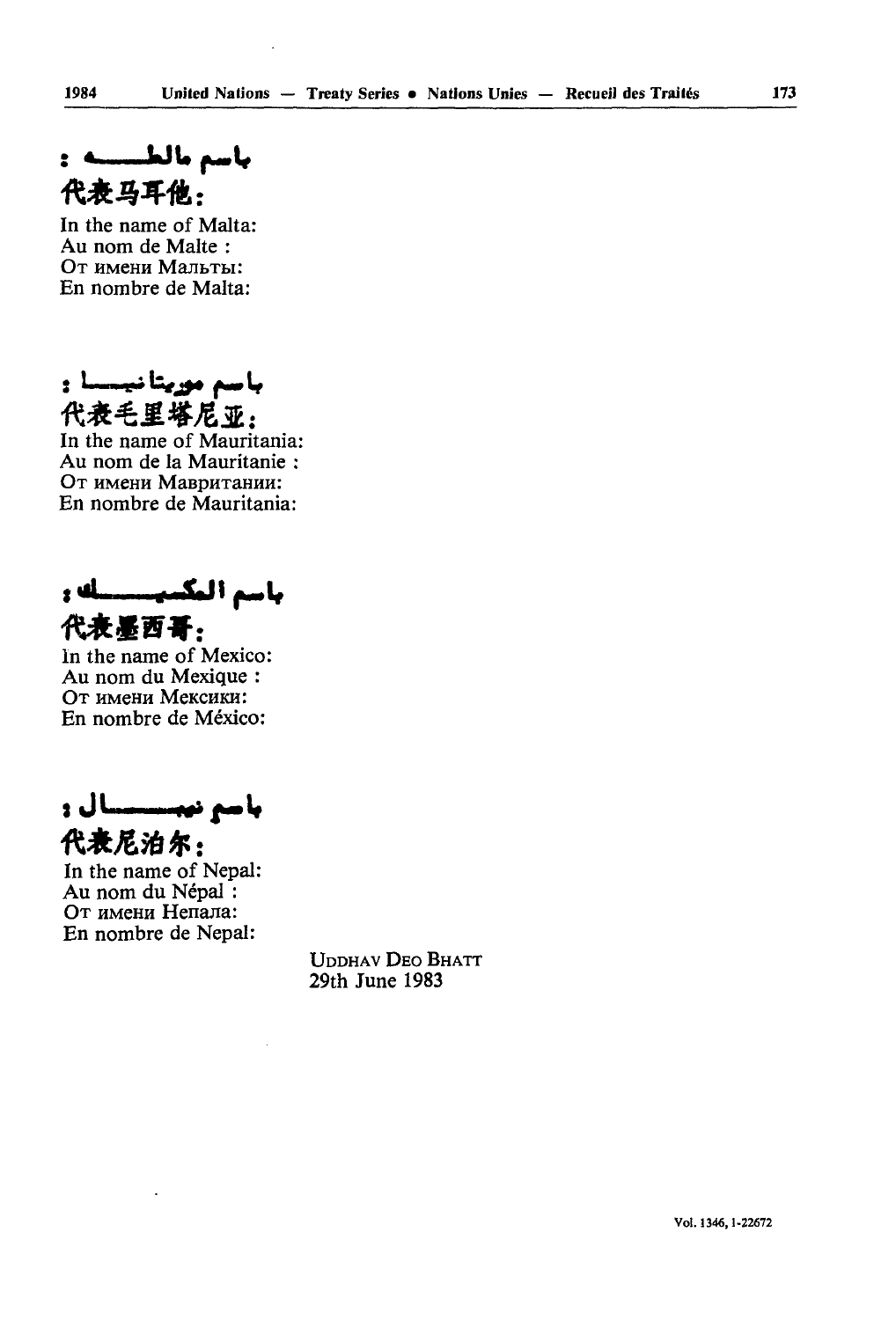باسم هولنسسندا و 代表荷兰:

In the name of the Netherlands: Au nom des Pays-Bas : От имени Нидерландов: En nombre de los Paises Bajos:

> **HUGO** SCHELTEMA Feb. 15, 1983

باسم نيكارافىسسىوا :

代表尼加拉瓜: In the name of Nicaragua: Au nom du Nicaragua : От имени Никарагуа:

En nombre de Nicaragua:

1 1

代表尼日利亚: In the name of Nigeria: Au nom du Nigéria : OT HMeHH Harepan: En nombre de Nigeria:

بأصم أثنروسست 1 D と郷成:

In the name of Norway: Au nom de la Norvège : От имени Норвегии: En nombre de Noruega:

OLE PETER KOLBY January 14th, 1983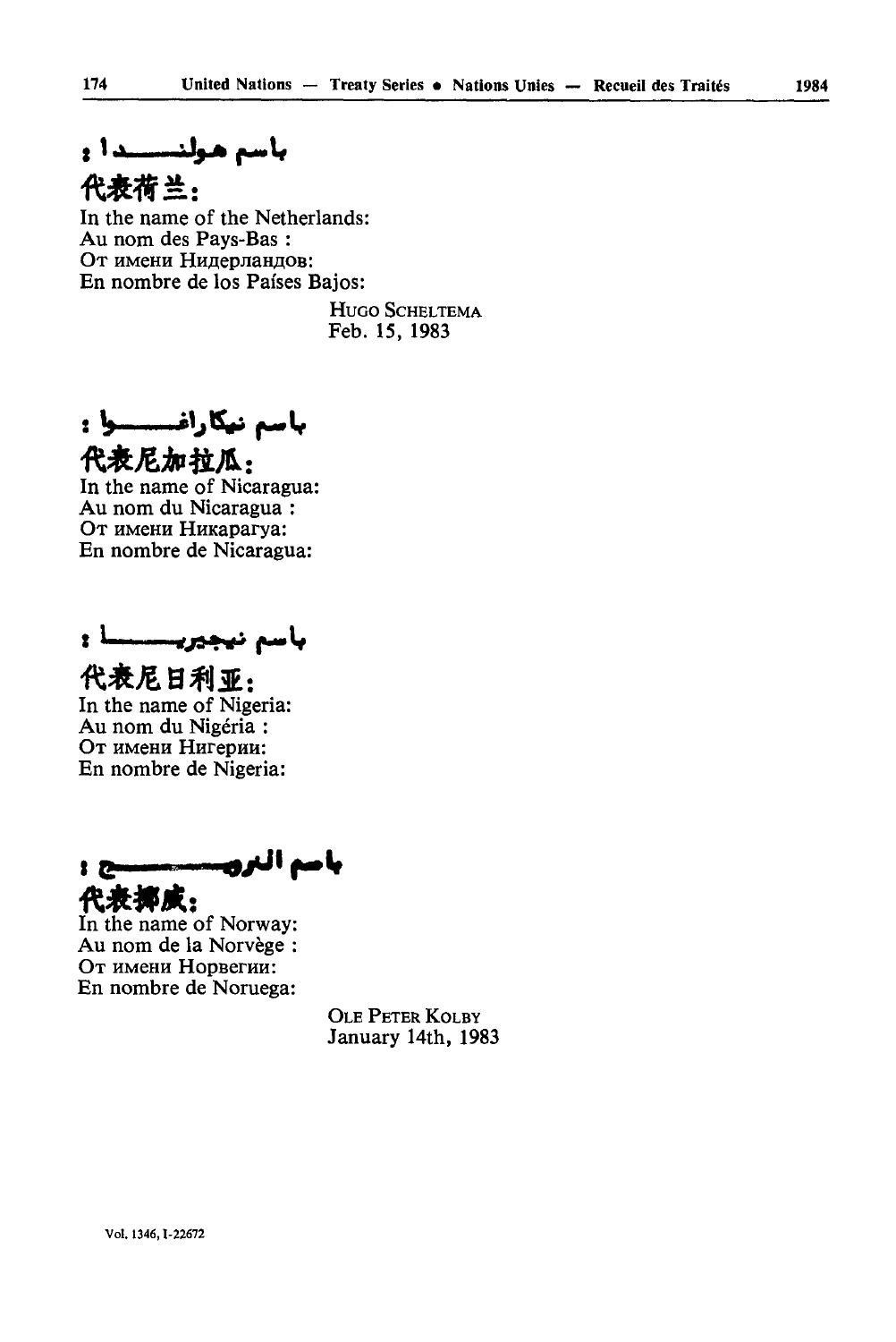باسم باکستسان و 代表巴基斯坦:

In the name of Pakistan: Au nom du Pakistan : От имени Пакистана: En nombre del Pakistan:

باسم بيسسسرو: 代表秘鲁:

In the name of Peru: Au nom du Pérou : От имени Перу: En nombre del Peru:

باسم الفلبسسس هن :

代表菲律宾: In the name of the Philippines: Au nom des Philippines : От имени Филиппин: En nombre de Filipinas:

باسم بولنس 表波兰:

In the name of Poland: Au nom de la Pologne : От имени Польши: En nombre de Polonia:

باسم جمهورية كوريسسسا : 代表大韩民国:

In the name of the Republic of Korea: Au nom de la République de Corée : От имени Корейской Республики: En nombre de la Repûblica de Corea: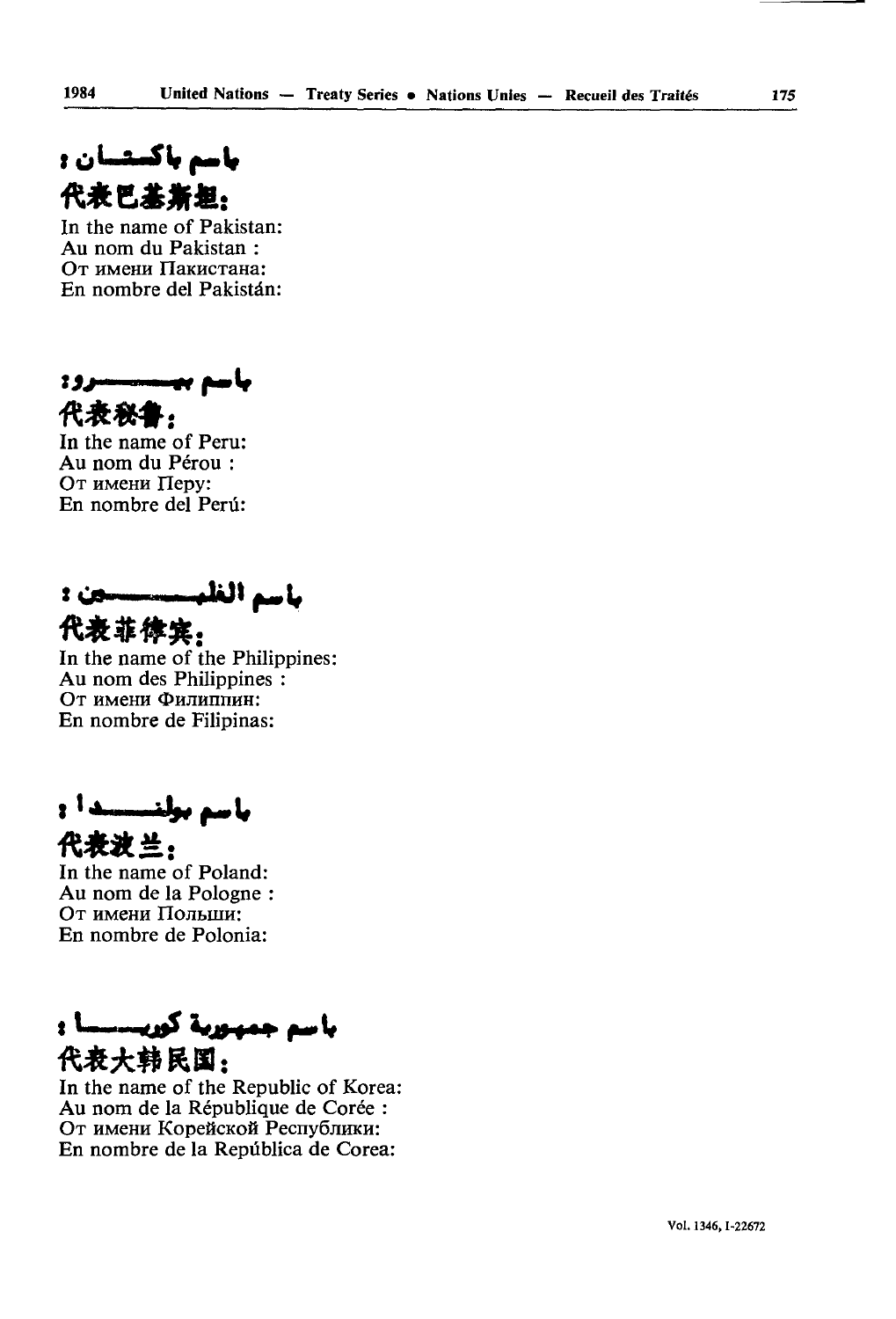باسم رومانيسسسا : 代表罗马尼亚:

In the name of Romania: Au nom de la Roumanie От имени Румынии: En nombre de Rumania:

## **باسم المطكة العربية السموديية و** 代表沙特河拉伯:

In the name of Saudi Arabia: Au nom de l'Arabie saoudite : От имени Саудовской Аравии: En nombre de Arabia Saudita:

# باسم السنضال و 代表塞内加尔:

In the name of Senegal: Au nom du Sénégal : От имени Сенегала: En nombre del Senegal:

**باسم اسبانیسیسیا و** 代表西班牙:

In the name of Spain: Au nom de l'Espagne : От имени Испании: En nombre de Espana:

باسم السيسيوان : 代表苏丹:

In the name of the Sudan: Au nom du Soudan : От имени Судана: En nombre del Sudan:

Vol. 1346,1-22672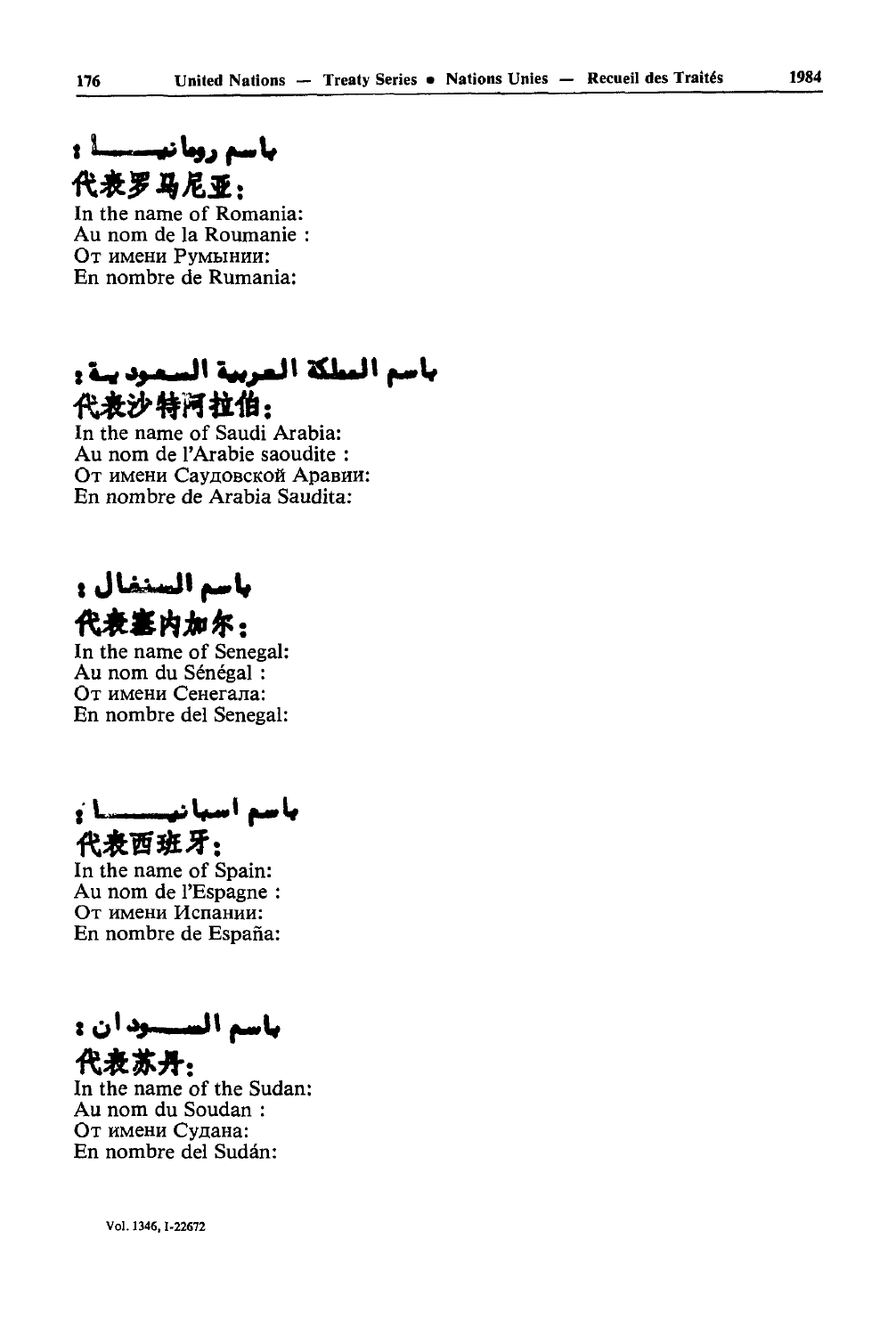باسم السهسسند و 代表瑞典。

In the name of Sweden: Au nom de la Suède : От имени Швеции: En nombre de Suecia:

> ANDERS THUNBORG January 14th, 1983

**,i: مسويســـــــــــرا**<br>代表瑞十:

In the name of Switzerland: Au nom de la Suisse : От имени Швейцарии: En nombre de Suiza:

# باسم الجمهورية المربية السورية: 代表阿拉伯叙利亚共和国:

In the name of the Syrian Arab Republic: Au nom de la République arabe syrienne : От имени Сирийской Арабской Республики: En nombre de la Repûblica Arabe Siria:

باسم تايلنــــ き来国 :

In the name of Thailand: Au nom de la Thaïlande : От имени Таиланда: En nombre de Tailandia:

> APINAN PAVANARIT 29 June 1983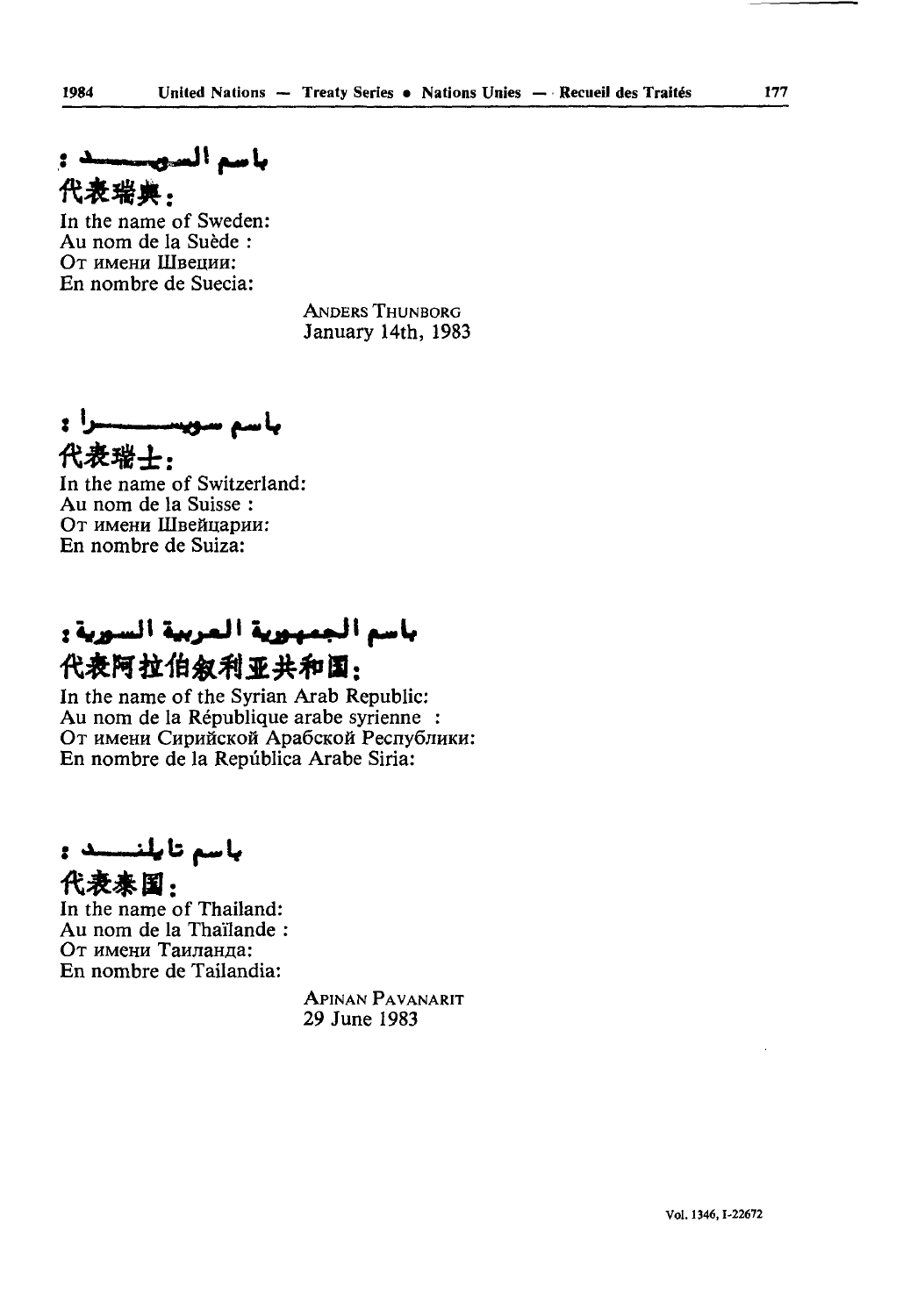In the name of Tunisia: Au nom de la Tunisie : От имени Туниса: En nombre de Tûnez:

باسم تركيســا : 代表+耳其.

In the name of Turkey: Au nom de la Turquie : От имени Турции: En nombre de Turquia:

> Sous réserve de ratification<sup>1</sup> COSKUN KIRCA Le 30 juin 1983

# بأسم أتحاد الجمهوريات الاشتراكية السوفياتيسة: 代表苏维埃社会主义共和国联盟:

In the name of the Union of Soviet Socialist Republics: Au nom de l'Union des Républiques socialistes soviétiques : От имени Союза Советских Социалистических Республик: En nombre de la Union de Repûblicas Socialistas Soviéticas:

# باسم المطكة المتحدة لبريطانيا العظمى وايرلندا الشمالية:

代表大不列颠及北爱尔兰联合王国:

In the name of the United Kingdom of Great Britain and Northern Ireland Au nom du Royaume-Uni de Grande-Bretagne et d'Irlande du Nord : От имени Соединенного Королевства Великобритании и Северной Ирландии: En nombre del Reino Unido de Gran Bretana e Irlanda del Norte:

> JOHN W. D. MARGETSON 6 June 1983

Vol. 1346,1-22672

<sup>1</sup> Subject to ratification.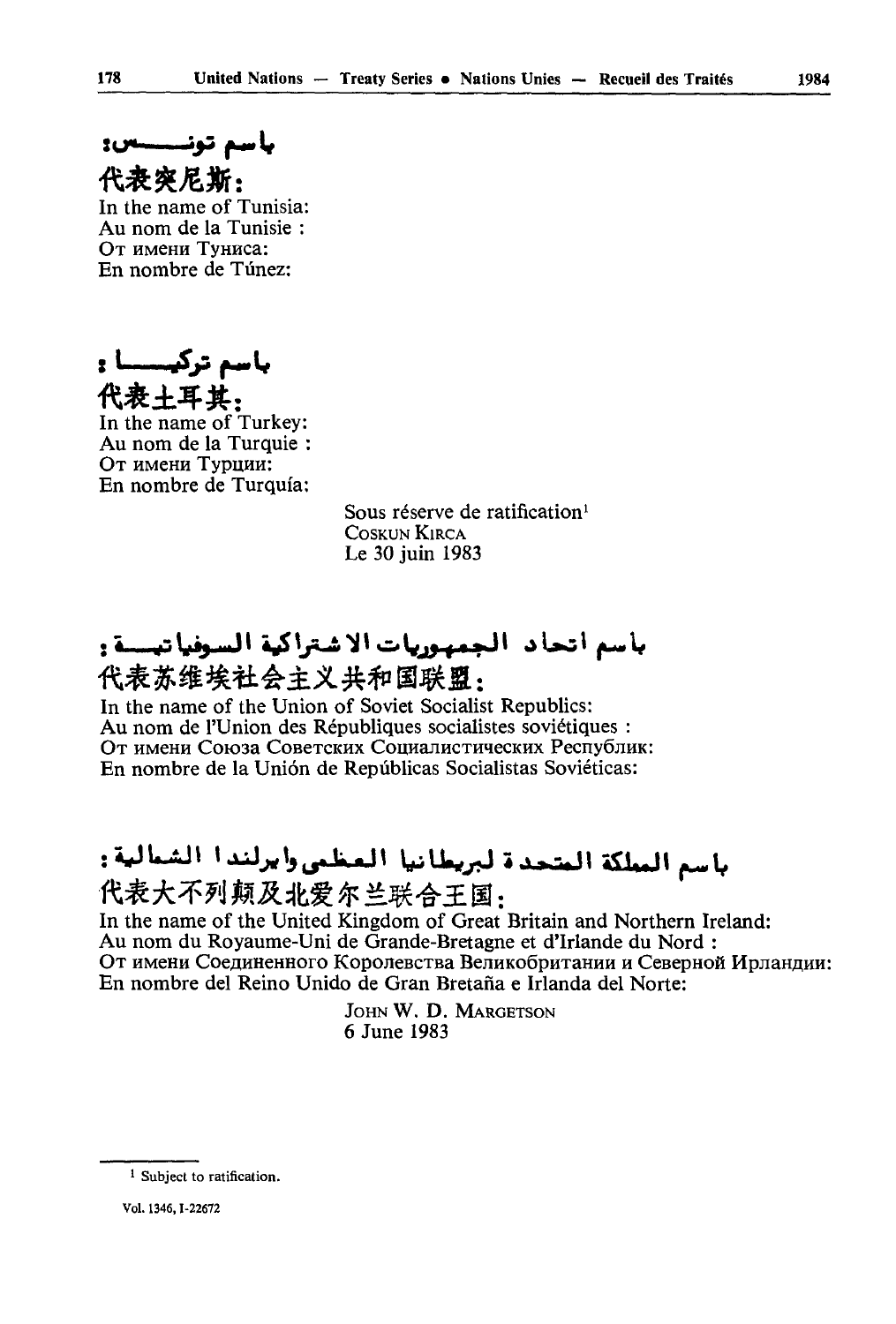### باسم جمهورية تنزانيا المتحسسدة: 代表坦桑尼亚联合共和国:

In the name of the United Republic of Tanzania: Au nom de la République-Unie de Tanzanie : От имени Объединенной Республики Танзания: En nombre de la Repûblica Unida de Tanzania:

## باسم الولايات المتحدة الأمريكيــــة 代表美利坚合众国:

In the name of the United States of America: Au nom des Etats-Unis d'Amérique : От имени Соединенных Штатов Америки: En nombre de los Estados Unidos de America:

> ROBERT ROSENSTOCK Subject to acceptance<sup>1</sup> 6/24/83

باسم فنزويــــــلا : 代表委内瑞拉:

In the name of Venezuela: Au nom du Venezuela : От имени Венесуэлы: En nombre de Venezuela:

باسم يخوسلافيسسا : 代表南斯拉夫:

In the name of Yugoslavia: Au nom de la Yougoslavie От имени Югославии: En nombre de Yugoslavia:

<sup>1</sup> Sous réserve d'acceptation.